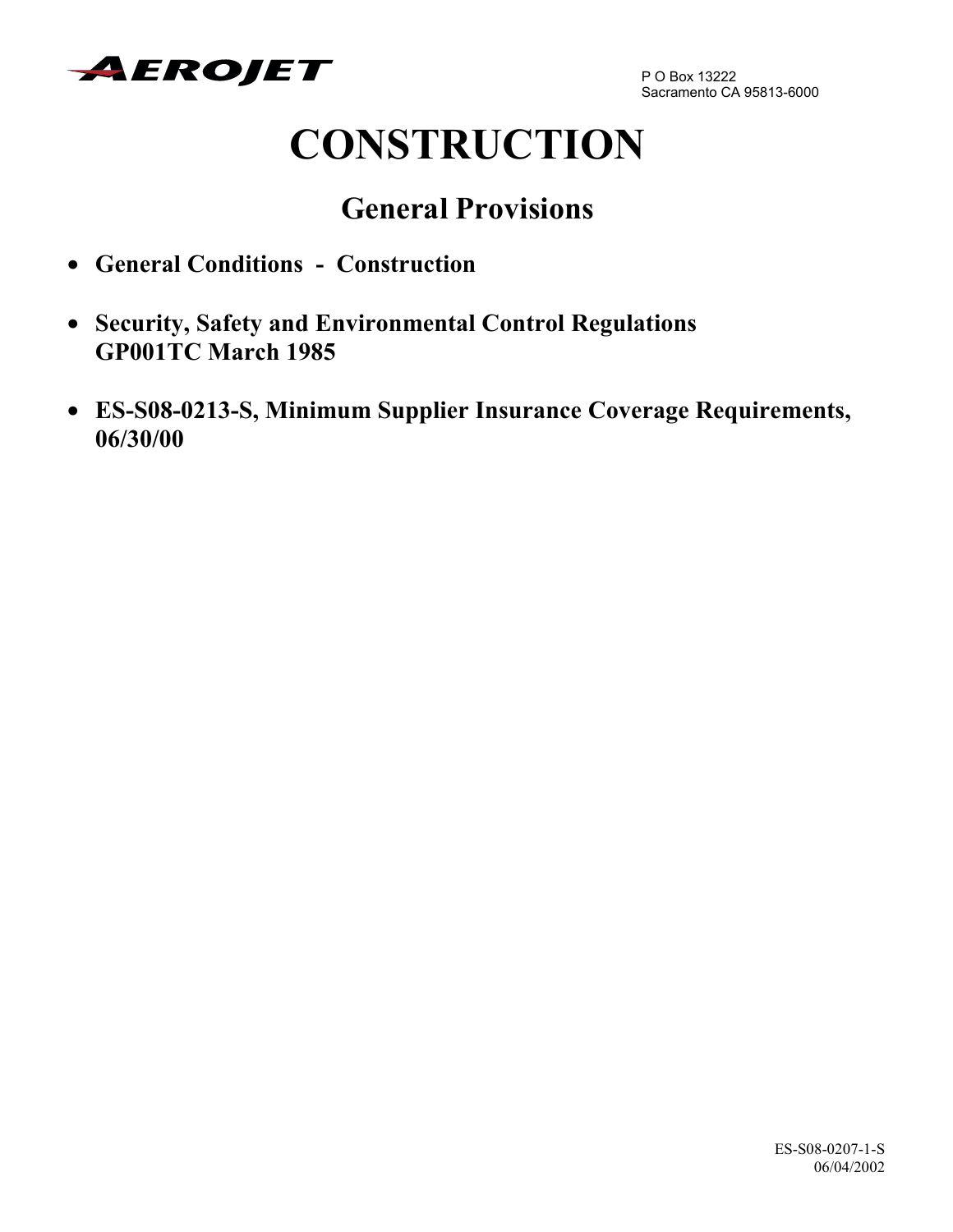#### **GENERAL CONDITIONS - CONSTRUCTION**

#### 1. ENTIRE AGREEMENT

The provisions of this order are the result of negotiations between the parties. Such provisions, therefore, supersede any prior dealings between Buyer and Seller, and the rights and remedies contained here shall be governed without regard to any such course of prior dealings. Seller has satisfied himself as to the nature of the work, the character, quality and quantity of materials and equipment which will be required, and all matters which can in any way affect performance hereunder.

#### 2. DEFINITIONS

- a. "Buyer" means Aerojet.
- b. "Seller" means the entity to whom this order is issued.
- c. <sup>"</sup>Order" means this purchase order and all references, documents and attachments incorporated therein.
- d. The terms "or equal," "Similar and equal," and "Equivalent to" shall mean that a material or method equal or better in quality and/or performance may be used, subject to the approval of Buyer.
- e. The terms "shown" and "as shown" shall mean as shown on the drawings and the terms "indicated" shall mean as indicated on the drawings.
- f. "Verify dimensions" shall mean: (i) check carefully the dimensions shown to see that they tally; (ii) check existing and/or adjoining work, if any, to see if existing dimensions are correct; (iii) report any and all discrepancies in the drawings or existing work to Buyer's Field Engineer.
- g. The term "work" includes both labor and material.
- h. The term "provide" means furnish and install.
- i. The term "includes" or "including" means includes but not limited to or including but not limited to.
- j. Wherever in the specifications or upon the drawings the words "directed," "required," "ordered," "designated," or words of like import are used, it shall be understood that the direction, requirement, permission, order, or designation of Buyer is intended. Similarly, the words, "approved," "acceptable," "satisfactory," or words of like import shall mean approved by, or acceptable to, or satisfactory to Buyer, unless otherwise expressly stated. UNDER NO CONDITIONS SHALL SUCH TERMS BE CONSTRUED AS A WAIVER OR RELINQUISHMENT OF ANY KIND OF THE RIGHT OF BUYER TO ASSERT OR RELY UPON ANY SUCH TERMS TO MEAN BUYER ACCEPTANCE OR APPROVAL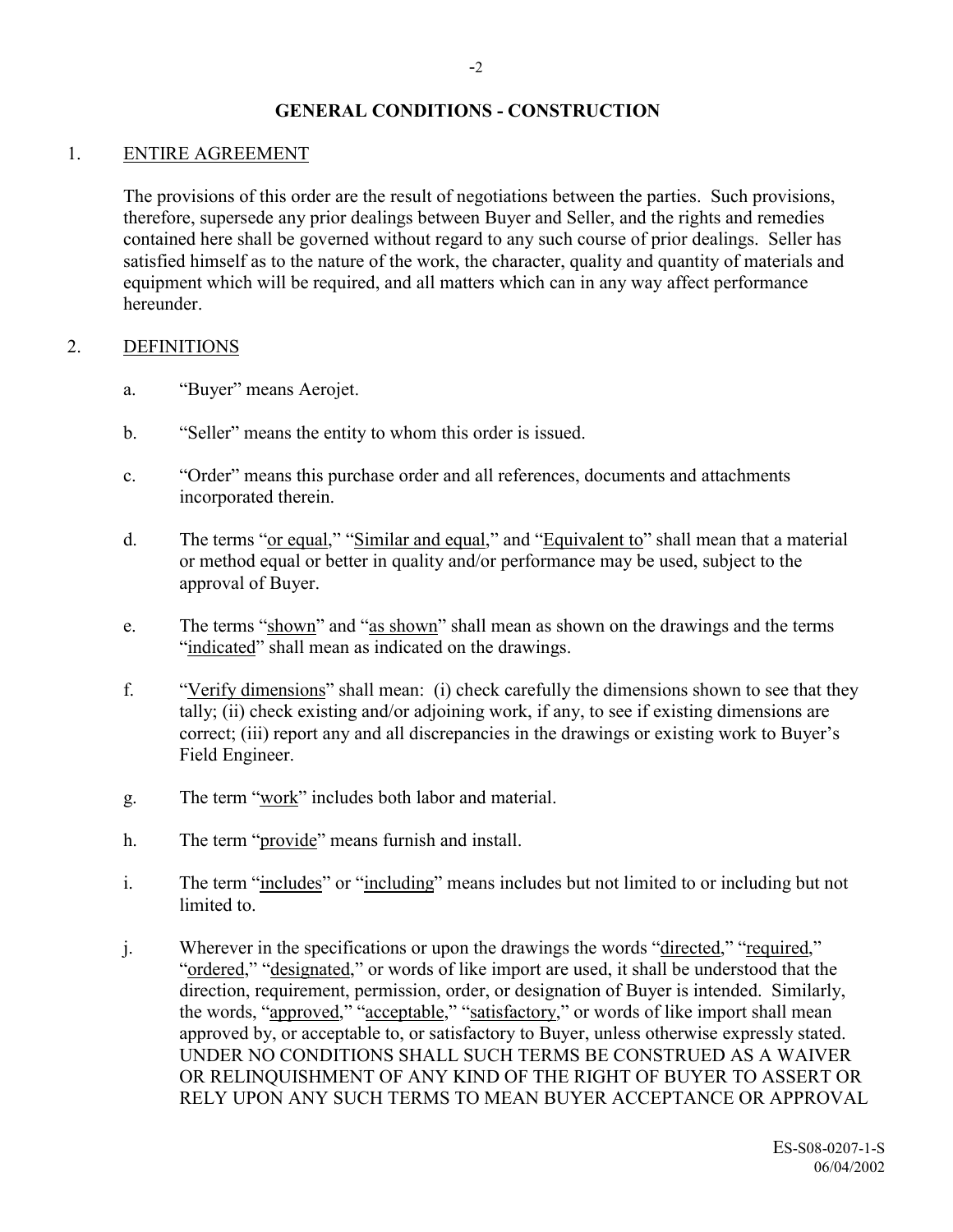# OF ANY WORK NOT ACCEPTABLE UNDER THE CONDITIONS OF THIS ORDER, OR APPLICABLE CODES, LAWS, AND ORDINANCES.

# 3. PERMITS, CERTIFICATIONS AND INSPECTION

- a. Buyer will furnish the building permit. Unless otherwise provided in the Special Conditions, all other permits required shall be obtained and paid for by the Seller. Seller shall procure all required certificates covering inspection and acceptance of the work and shall give all required notices to proper authorities relative to work covered by the specifications. Copies shall be furnished to Buyer.
- b. Cognizant inspectors for the Sacramento County Building Department will inspect the work for code compliance. Sacramento County may provide inspection on a continuing basis; however, work is not to be delayed pending arrival of building inspectors a the job site. Presence or absence of the Sacramento County Building Department Inspectors shall not relieve the Seller from responsibility for compliance with applicable codes. Seller shall comply with requests for corrections in the work as may be required by inspectors from the Sacramento County Building Department. Changes required by the Building Department Inspectors shall not reduce the quality of work below that shown or specified.

# 4. CONTRACTS AND BONDS

Seller shall enter into a written contract on Buyer's purchase order forms within ten (10) calendar days after receipt, and shall at this time furnish a performance bond and a payment bond as follows:

- a. Payment Bond Seller shall furnish a payment bond with good and sufficient surety or sureties and in a form acceptable to Buyer for the protection of persons furnishing material or labor in connection with the performance of the work under this order. The penal sum of such payment bond shall be 100 percent of the contract price.
- b. Performance Bond Seller shall furnish a performance bond with good and sufficient surety or sureties and in a form acceptable to Seller in connection with the performance of the work under the order. The penal sum of the performance bond shall be 100 percent of the contract price.
- c. Additional Bond Security If any surety upon any bond furnished in connection with this order, becomes unacceptable to Buyer, or if any such surety fails to furnish reports as to his financial condition from time to time as requested by Buyer, Seller shall promptly furnish such additional surety as may be required from time to time to protect the interests of Buyer and of persons supplying labor or materials in the prosecution of work required by this order.
- d. Date and Delivery of Bonds Bonds shall be dated the same date as the order, and shall be delivered to Buyer within ten (10) calendar days from the effective date of the order, or prior to commencement of work, whichever shall occur first. In the event that bond execution and delivery prior to this time is not practical, Seller shall furnish evidence, satisfactory to Buyer, from the surety that the bonds are in process and the date by which the bonds will be delivered to Buyer.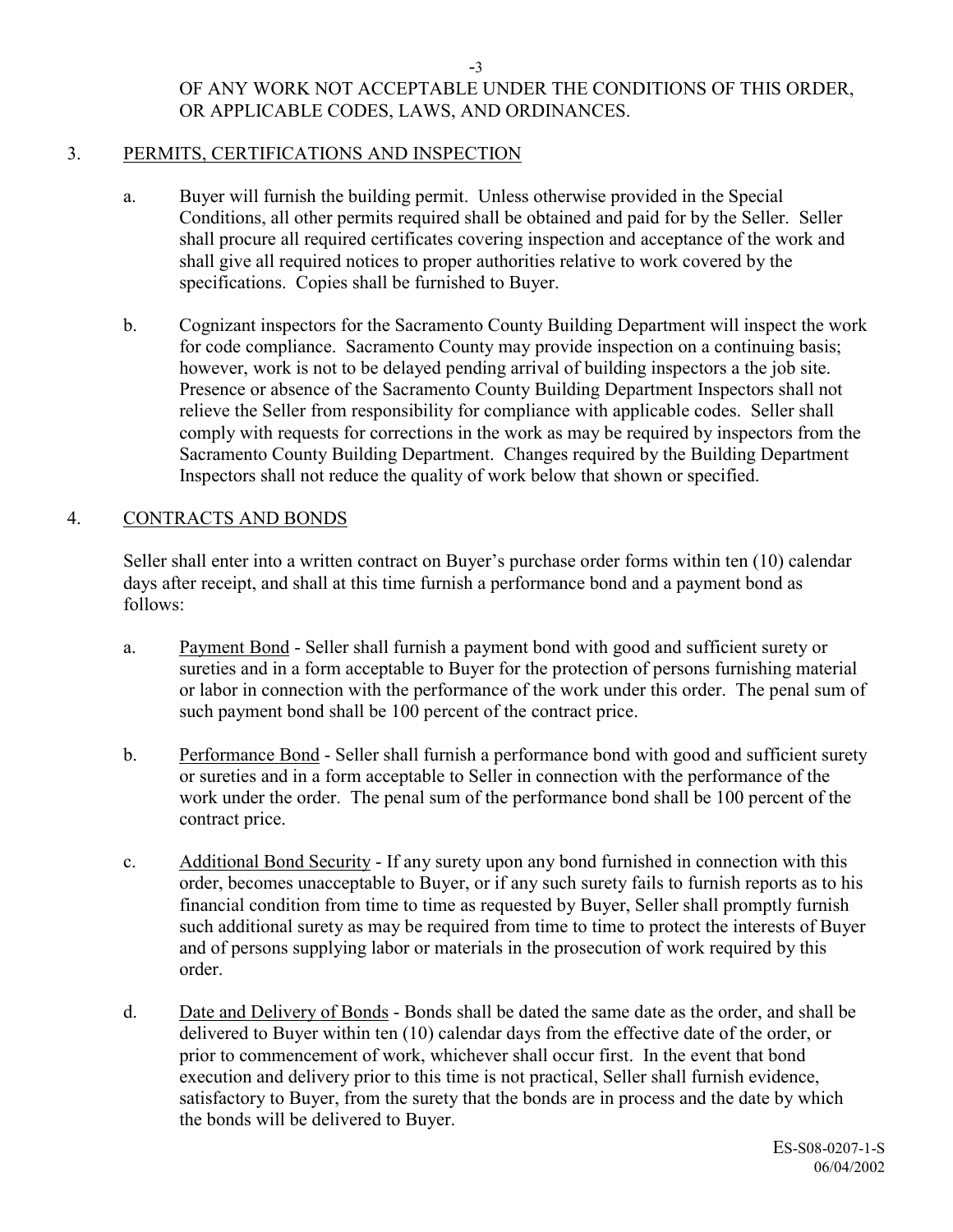e. Acceptable Bonds - The bond of any surety company holding a certificate of authority from the Secretary of the Treasury as an acceptable surety on federal bonds will be accepted. Individual sureties will not be accepted unless such surety deposits with Buyer cash, bonds, or notes of the United States, or certified check drawn to the order of Buyer for the required amount of the guaranty, under an agreement that the collateral so deposited shall remain in the possession and control of Buyer for at least one year after the completion of the order.

#### 5. SITE INVESTIGATION

The Seller acknowledges that he has investigated and satisfied himself as to the conditions affecting the work, including but not restricted to those bearing upon transportation, disposal, handling and storage of materials, availability of labor, water, electric power, roads and uncertainties of weather, river stages, tides or similar physical conditions at the site, the conformation and conditions at the site, the conformation and conditions of the ground, the character of equipment and facilities needed preliminary to and during prosecution of the work. The Seller further acknowledges that he has satisfied himself as to the character, quality and quantity of surface and subsurface materials or obstacles to be encountered insofar as this information is reasonably ascertainable from an inspection of the site, including all exploratory work done by the Buyer, as well as from information presented by the drawings, and specifications made a part of this order. Any failure by the Seller to acquaint himself with the available information will not relieve him from responsibility for estimating properly the difficulty or cost of successfully performing the work. The Buyer assumes no responsibility for any conclusions or interpretations made by the Seller on the basis of the information made available by the Buyer.

#### 6. MINIMUM SUPPLIER INSURANCE COVERAGE REQUIREMENTS

ES-S08-0213-S, Minimum Supplier Insurance Coverage Requirements, 06/30/00, are incorporated herein by reference and attachment.

# 7. INTERRUPTION OF EXISTING SERVICES

Where connections or modifications to existing utilities are required, work shall be performed at such times and for such durations as are approved by Buyer and may be required to be made outside of normal working hours, at Seller's expense.

# 8. LIABILITY FOR DAMAGES

In case of damage by the Seller to the work of others engaged on the project, the parties involved, to avoid any delay in completion of the project, shall agree promptly regarding the making of necessary repairs and assumption of repair cost. Such repairs shall be made in a manner satisfactory to Buyer. Buyer may require, in order to assure proper workmanship, or to prevent delays or in cases where responsibility is in dispute or cannot be determined, that repairs be made by the party whose work has been damaged. Such party shall comply at his own expense, and shall obtain compensation, by such proper means as may be available, from only the party or parties at fault. Seller shall take all precautions necessary, special or otherwise, and shall be responsible for the safety of the work hereunder and shall maintain all protection necessary for its work and its equipment.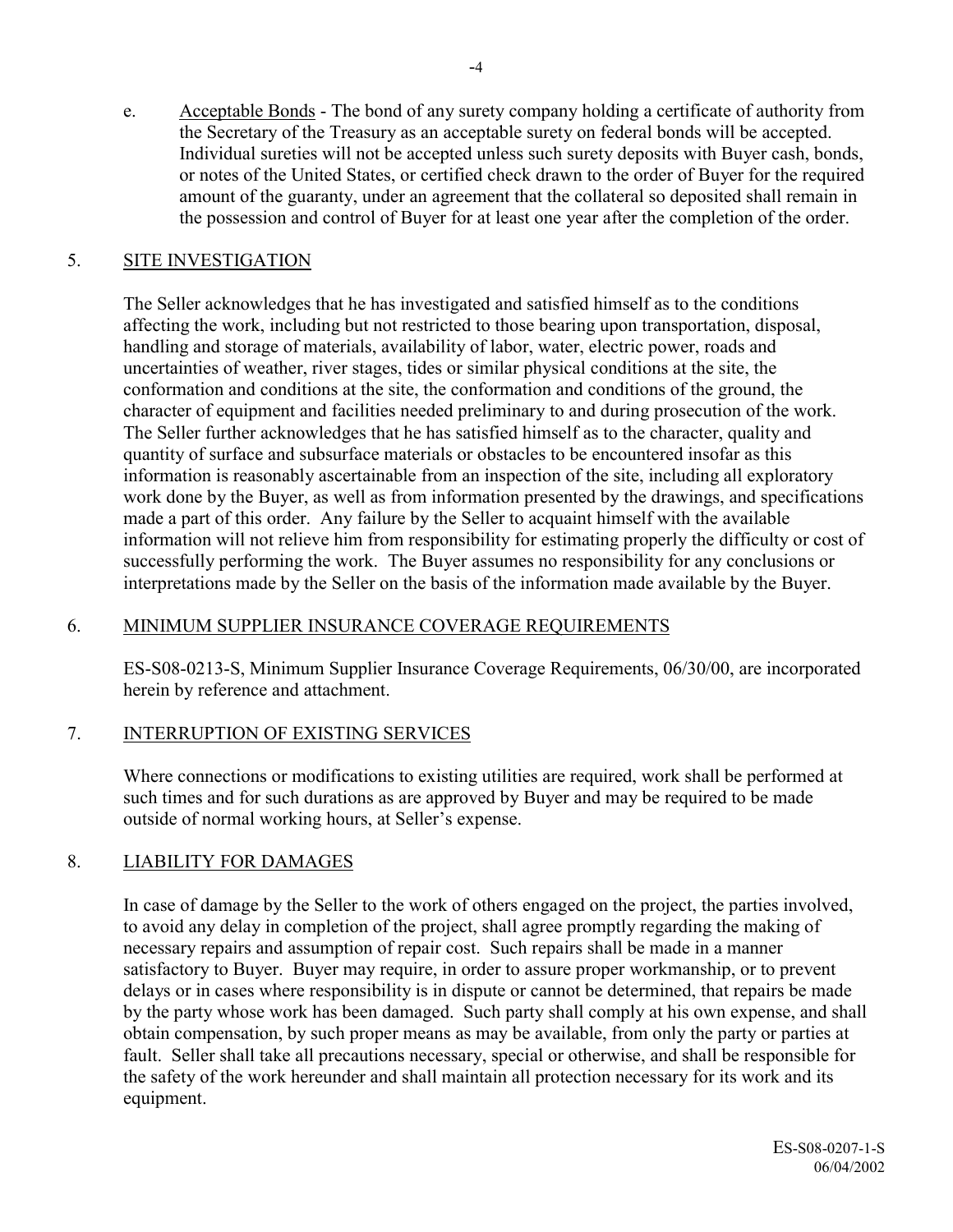#### 9. CHANGES - CHANGED CONDITIONS

- a. Procedure Buyer may at any time, by written order and without notice to the sureties, make changes in the drawings or specifications or both, of this order if within its general scope. If any such change causes an increase or decrease in the Seller's cost of, or the time required for, the performance of this order, an equitable adjustment will be made and the order modified in writing accordingly. Except as otherwise provided in this order, no charges for extra work will be allowed. Any claim for adjustment under this article must be asserted within 10 calendar days from the date the change is ordered, provided however, that Buyer, if it determines that the facts justify such action, may receive, consider, and adjust any such claim asserted at any time prior to the date of final settlement of the order. The provisions of this article shall not excuse the Seller from proceeding with the prosecution of the work so changed.
- b. Written Orders Mandatory No notice, order, direction, determination, requirement, consent, approval, or ratification under the order shall be of any effect unless authorized in writing by the Purchasing Department. No oral statement of any person whomever shall in any manner or degree modify or otherwise affect the terms of the order. No charge may be made for extra work unless ordered in writing by Buyer.
- c. The Seller shall promptly, and before such conditions are disturbed, notify the Buyer in writing of: (a) subsurface or latent physical conditions at the site differing materially from those indicated in this order, or (b) unknown physical conditions at the site, of an unusual nature, differing materially from those ordinarily encountered and generally recognized as inherent in work of the character provided for in this order. The Buyer shall promptly investigate the conditions, and if it is found that such conditions do so materially differ and cause an increase or decrease in the Seller's cost of, or the time required for, performance of this order, an equitable adjustment shall be made and the order modified in writing accordingly. Any claim of the Seller for adjustment hereunder shall not be allowed unless he has given notice as above required; or unless the Buyer grants a further period of time before the date of final payment under the order. If the parties fail to agree upon the adjustment to be made, the dispute shall be determined as provided in the "Arbitration" clause of this order.
- d. Disallowance for Additional Overhead When a change under this order involves performance substantially or entirely by a lower-tier subcontractor, no allowance will be made for additional Seller's overhead unless it is to the satisfaction of Buyer that such expense will actually be incurred by Seller in connection with this work.
- e. Detailed Estimates When a change is ordered, the Seller shall prepare, and cause each of his subcontractors to prepare, completely detailed estimates of the additions or reductions in cost of the change, broken down by materials, labor, and equipment to be used. Changes shall list items of work with each item broken down by material quantities, and cost, labor cost or manhours, and description of equipment to be used and cost per unit. Estimates of added and deducted work shall be computed separately and be based on costs current at the time changed work is requested. On demand of Buyer, the cost of added or deleted items of work from the original scope of work furnished by a supplier, vendor, or subcontractor shall be supported by a copy of their quotation of the Seller's purchase order to the supplier, vendor, or subcontractor.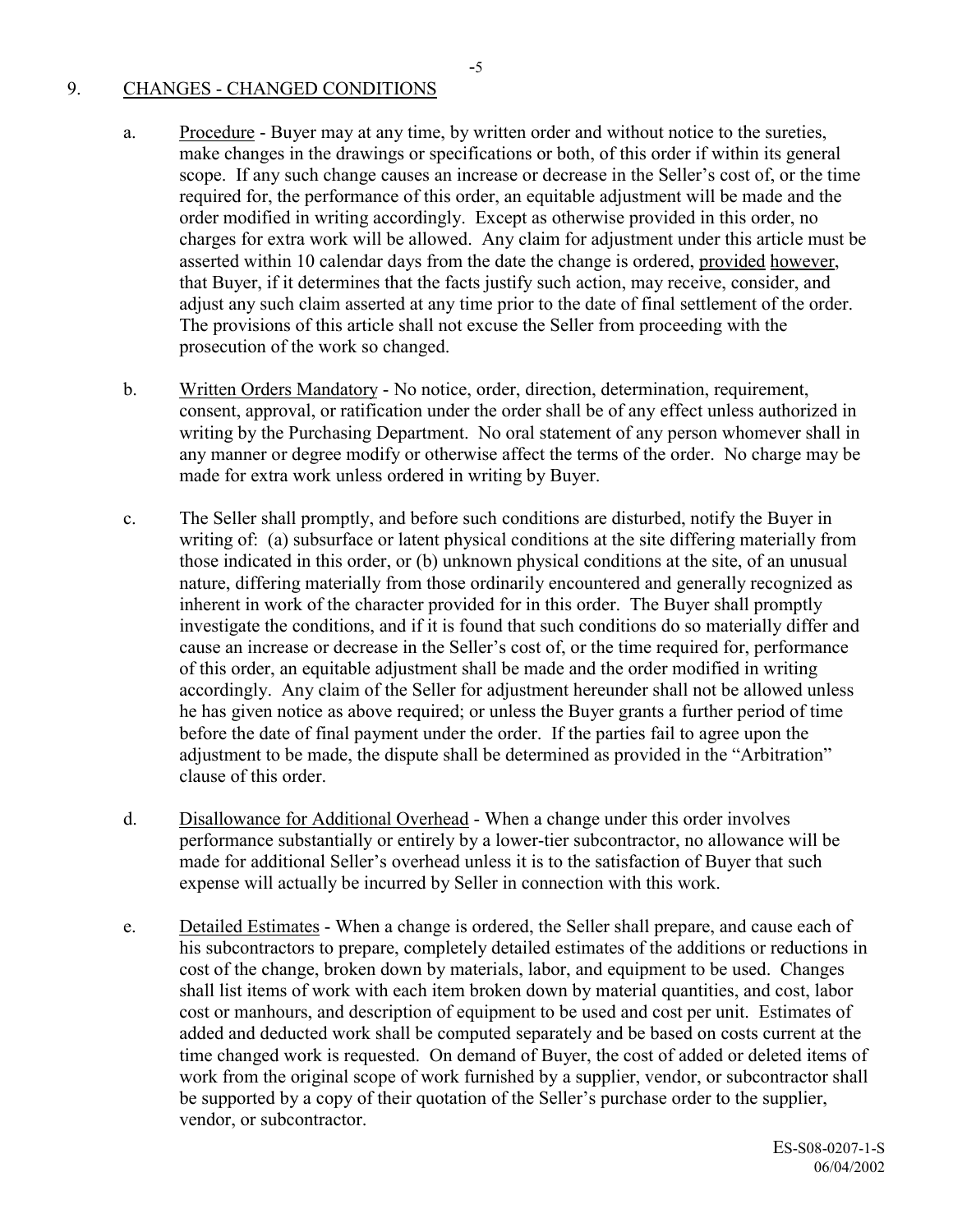f. Overhead and Profit - To the direct cost of added work under \$100,000.00, the Seller has the option of itemizing his overhead expenses or utilizing the following standard overhead allowances: (i) ten percent (10%) of the base wages, of allowable direct labor cost, which are the crafts base pay, vacation, and if applicable the crafts health and welfare and pension fund, excluding personnel expense, payroll taxes, insurance, travel pay, premium wages, other fringe benefits, and similar items of overhead, as well as engineering and drafting expense; (ii) five percent (5%) of allowable cost of materials and supplies; (iii) four percent (4%) of allowable cost of subcontracted work, subject to the limitation set forth in Paragraph d, above and (iv) five percent (5%) of the allowable expense of renting and operating equipment. To the direct cost of added work of \$100,000 or more, the Seller must itemize his overhead expenses. To the allowable costs may be added six percent (6%) for profit, bond costs on the basis of premium charges; and State and local taxes where applicable. Profit and overhead on bond and tax costs will not be allowed. To the cost of labor, equipment and material for deducted work, the Seller shall add a ten percent (10%)

Deducted work of subcontractors will be computed in this same manner and the Seller shall add an additional percentage reduction equal to that added to Seller's price for subcontract work.

g. Allowable Costs - In determining the costs to the Seller for labor, materials, and equipment for added or deleted work, the following limitations shall apply.

reduction for overhead, profit and bond.

- (1) Labor. The cost of labor will be the actual wages and other payments to the employees by the Seller. No actual cost of labor will be recognized at a rate in excess of the wage rates prevailing in the locality at the time the work is performed unless the Seller establishes a necessity for payment at a higher rate to the complete satisfaction of Buyer. As a part of the actual costs of labor, Buyer will reimburse the Seller for compensation and insurance payments; contributions made to the State pursuant to the Unemployment Reserve Act, Chapter 352, Statutes of 1935, as amended; and for taxes paid to the Federal Government pursuant to the Social Security Act of August 14, 1935, as amended.
- (2) Materials. The cost of materials shall be the actual trade discount cost to the Seller subject to the following limitations; if a cash or volume discount is offered, or is available to the Seller, whether or not the Seller takes such discount it shall be credited to Buyer. If the materials are obtained from a supply or source owned wholly or in part by the Seller, payment therefore will not exceed the current wholesale price for such materials delivered to the job site. If the cost of materials is excessive in the opinion of Buyer, or, if the Seller fails to furnish satisfactory evidence of the cost to him from the actual supplier thereof, then in either such case the cost of materials shall be determined to be the lowest current wholesale price at which such materials are available in the quantities required, delivered to the job site. Buyer reserves the right to furnish such materials as it deems advisable and the Seller shall have no claim for costs and profits on such materials.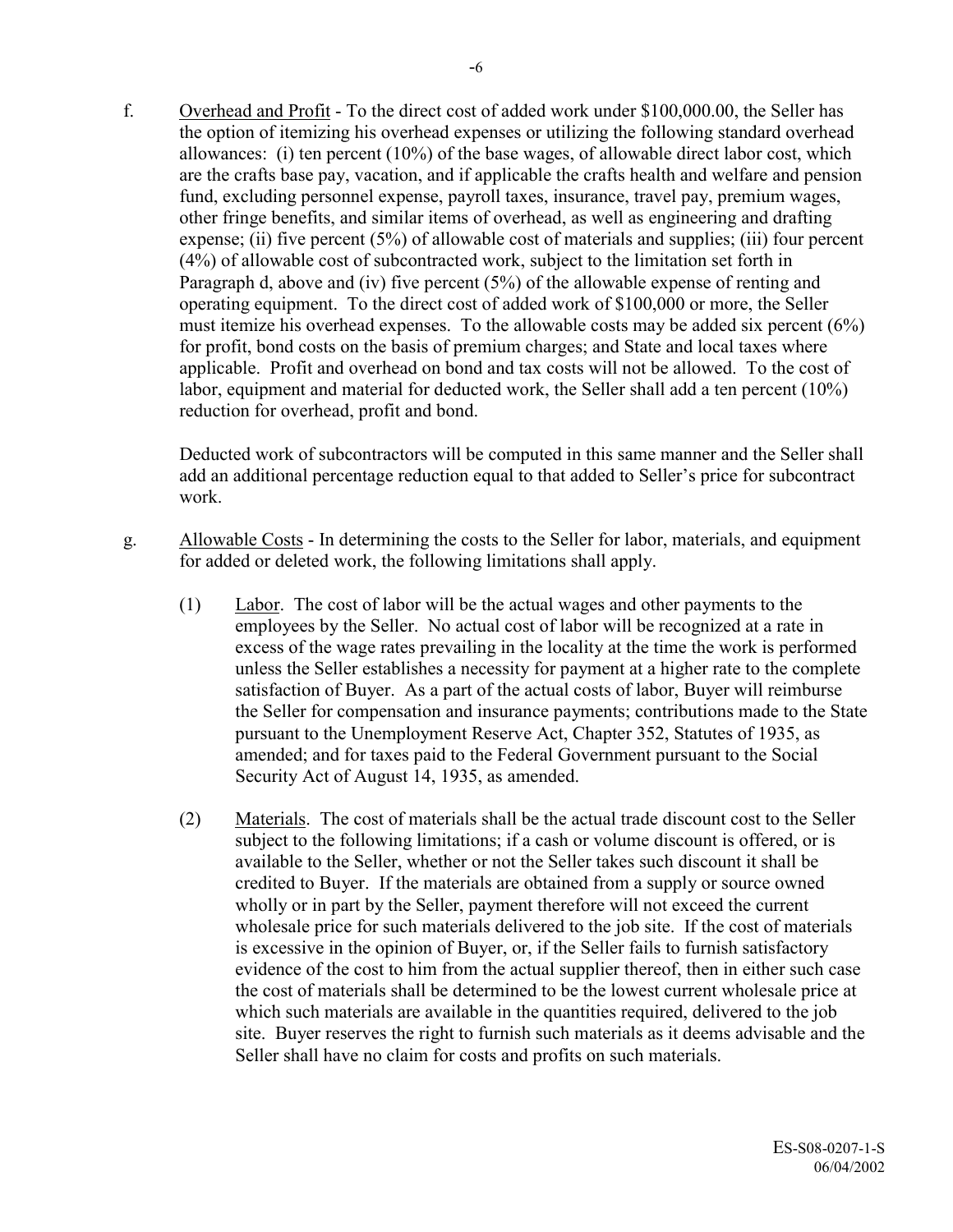- 3) Equipment and Small Tools. The cost for any use of equipment shall be the actual costs to the Seller therefore, subject to the following limitations: In no case shall rental rates be authorized in excess of those established by distributors for equipment rental agencies in the locality where the work is performed, nor shall the cost for the use of equipment owned by Seller be authorized in excess of such rental rates, wherever reference is made in this paragraph to Rental of Equipment, it shall be deemed to refer also to equipment owned or furnished by the Seller as well as to equipment which is in fact, rented by him. In computing the hourly rental of equipment, less than 30 minutes shall be considered 1/2 hour. The minimum rental time to be paid per day shall be one hour. Rental time will not be allowed while equipment is inoperative due to breakdowns or nonworking days. The rental time of equipment to be paid for shall be the time the equipment is in operation on changed work. In addition, the rental time shall include the time required to move the equipment to the work from the nearest available source for rental of such equipment and to return it to such location. In addition, loading and transportation costs will be allowed if the equipment is not moved by its own power, however, moving time, loading costs and transportation costs will not be allowed if the equipment is used on the project in any other way than upon the changed work. For payment purposes, individual prices of equipment having a replacement value of \$300 or less shall be considered to be tools or small equipment and no payment will be made for their use on the work. Allowance for small tools of 3% of craft direct labor for pipefitters, electricians and ironworkers, not included are supervision, laborers, carpenters, operating engineers and all other craft not listed above. See Schedule Y for rental rates applicable to use of equipment. These rates include full compensation to Seller for costs of fuel, oil, depreciation, repairs and maintenance. For any equipment not shown in Schedule Y, the rental rates shall be determined on verified cost, divided by 24, for monthly rate. Weekly rate is 1/3 of monthly rate, daily rate is 1/4 of weekly rate. Operators of such equipment will be paid for as provided in subparagraph f(1) of this article. Equipment rates shall be computed on the basis of lowest applicable rate, i.e., daily rate, weekly rate, or monthly rate.
- h. Time Adjustment For any change in the work or for any Buyer caused delays, Seller shall be entitled to such adjustment in time by which the entire work may be delayed, provided, (i) each estimate for a change in the work submitted by Seller shall state the time adjustment he considers should be allowed for making the change, and (ii) time adjustment for Buyer caused delays shall be requested in writing for Buyer approval. Failure to request extra time shall constitute a waiver of the right to subsequently claim any adjustment in the time for final completion. If the work change is separable from the work of the basic order the extension of time shall apply only to the changed portion of work. If an agreement is reached as to the adjustment in compensation for the performance of changed work, but agreement is not reached as to time adjustment for such work, then the Seller shall proceed with the work at the agreed price, reserving to the Seller the right to further pursue his claim for time adjustment.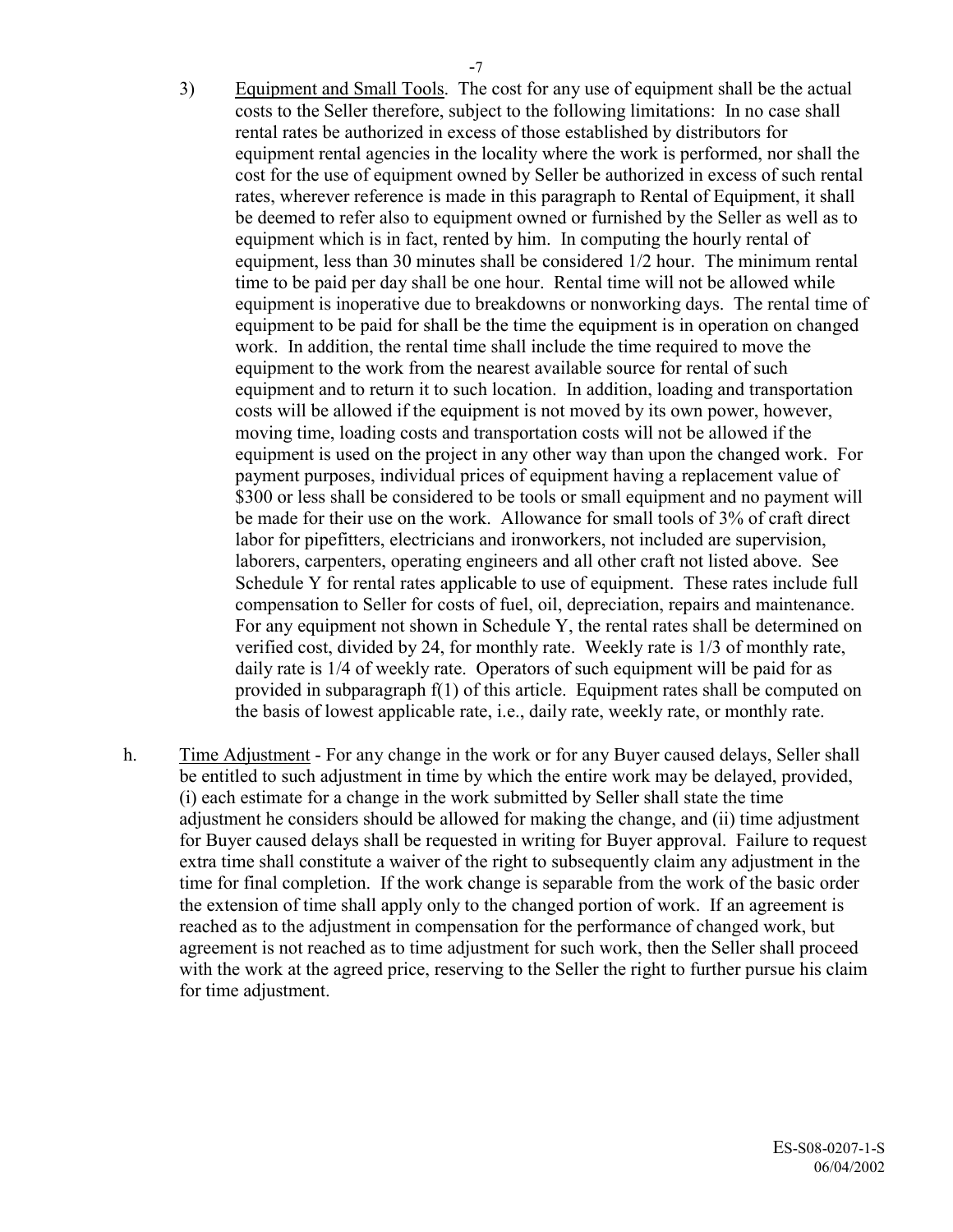#### 10. SELLER'S RESPONSIBILITY

- a. In addition to its obligations under this order, Seller is responsible for: (i) acts or omissions of persons directly employed by him; (ii) maintaining cooperation between his subcontractors as affects the contract work; (iii) maintaining strict control over his subcontractors to assure completion of the work or any special part thereof at times and in a manner which avoids delays; (iv) maintaining at all times, at the site of the work, a representative satisfactory to Buyer, authorized to act in all matters pertaining to the work. No responsibility is assumed by Buyer for any statement or representation concerning general or specific work site condition unless expressly stated in the order.
- b. Seller shall familiarize himself with all work being performed by other parties for the project, and shall (i) not permit or commit any act which will interfere with the performance of work by Buyer personnel or other parties, whether at the work site or otherwise, (ii) exchange information and data with other parties who may be working in the vicinity of the work site, and (ii) cooperate in all respects with Buyer and other parties wherever and whenever necessary for the timely and efficient prosecution of the work. The exchange of data, information, and the agreements thereto as set forth in b(ii) above, shall be documented and copies submitted to Buyer's cognizant procurement representative.
- c. Temporary Access Structures In the event that work under this order involves opening of trenches and pits or otherwise isolating buildings and areas to which access is necessary for prosecution of work by others, Seller shall arrange his work in such a manner as to minimize the period of time that access to such buildings and areas is obstructed. In those cases where normal and practical construction operations necessitate isolation for prolonged periods of time, Buyer reserves the right to provide temporary bridges and other crossing facilities at such locations as considered necessary. All costs incident to the furnishing, installation, maintenance, and removal of such bridges or access facilities will be borne by Buyer. Seller, however, will be required to prosecute his work under and around such temporary crossing facilities as long as they are in use, without any increase in compensation.

# 11. RECORDS

If this order is placed pursuant to a Government prime or subcontract as indicated on the face of the order, the following provision applies:

- a. The Comptroller General of the United States or any of his duly authorized representatives shall, until expiration of three years after final payment under this order or of the time periods specified in Appendix M of the Armed Services Procurement Regulation or NASA PR, whichever expires earlier, have access to and the right to examine any books, documents, papers, and records of the Seller that directly pertain to, and involve transactions relating to this order.
- b. Seller agrees to include this clause, including this Paragraph (b), in all its subcontracts exceeding \$2,500.00.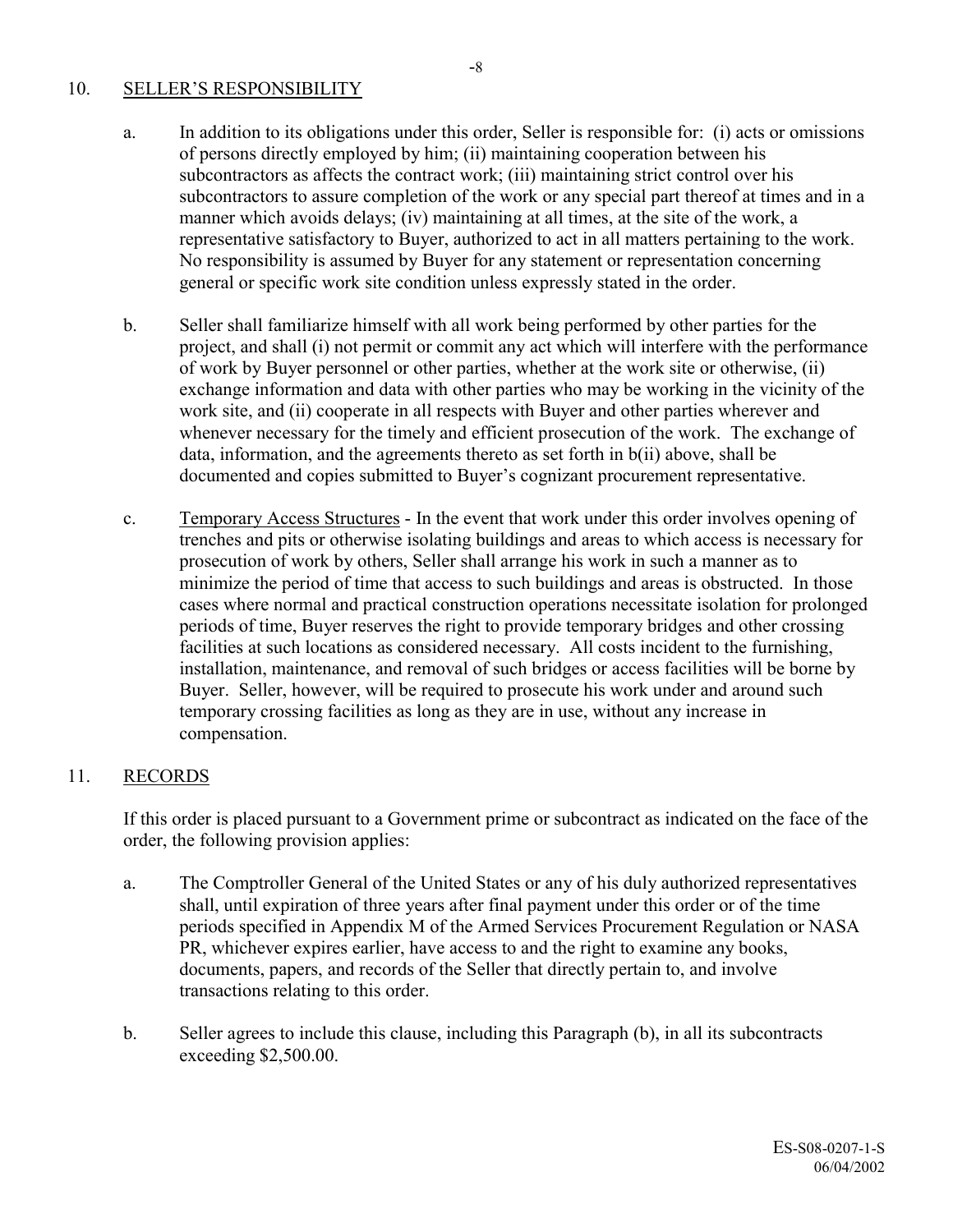#### 12. ASSIGNMENT

Monies due to Seller under this order may not be assigned in whole or in part by Seller without the prior written consent of Buyer. To the extent that any law, statute, regulation, or the decision of any court, commission or regulatory body may or shall contain a contrary provision. Seller hereby waives the right to assert such contrary provision in support of any assignment.

#### 13. SUBCONTRACTORS

Within 7 days after the award of any subcontract either by himself or a subcontractor, the Seller shall deliver to the Buyer a statement setting forth the name and address of the subcontractor and a summary description of the work subcontracted. Nothing contained in this order shall create any contractual relation between the subcontractor and the Buyer.

Upon request, the Seller shall submit to the Buyer a list of names and addresses of major material and equipment suppliers and a summary description of the purchased items.

#### 14. POSSESSION PRIOR TO COMPLETION

Buyer shall have the right to take possession of or use any completed or partially completed part of the work. Such possession or use shall not be deemed an acceptance of any work not completed in strict accordance with the order. If such prior possession or use, unless such prior possession or use is provided for elsewhere in the order, delays the progress of the work or causes additional expense to the Seller, an equitable adjustment in price or time for completion will be made and the order shall be modified in writing accordingly; provided however, that if the Seller fails to complete the work within the time specified in this order, or as such time for completion may be extended pursuant to this order, Buyer shall have the right to take possession of, or use all or any part of the work without payment of additional compensation to the Seller, and without extending time for completion.

#### 15. RIGHTS AND LIMITS

- a. Seller will be allowed reasonable space at the work site including the area to be used for work preparation and staging and access thereto. Seller shall confine his operations, employees and those of its subcontractor to these specific work areas, and roads assigned by Buyer for ingress and egress to the work site. Only Buyer designated safety and smoking areas shall be utilized.
- b. Insofar as practicable, all parties on the work which may be in progress have equal rights to use of roads and ground at the site, but in no case will the Seller be permitted to use any of the facilities, such as roads, utilities, and buildings erected or constructed by another party at the site without prior consent of the party involved and the approval of Buyer.
- c. Crossing facilities provided by Buyer, insofar as practical, may be used by any and all parties working the building or area involved. However, in no case will such crossing be installed and maintained for the exclusive use of the party responsible for the isolation or obstruction.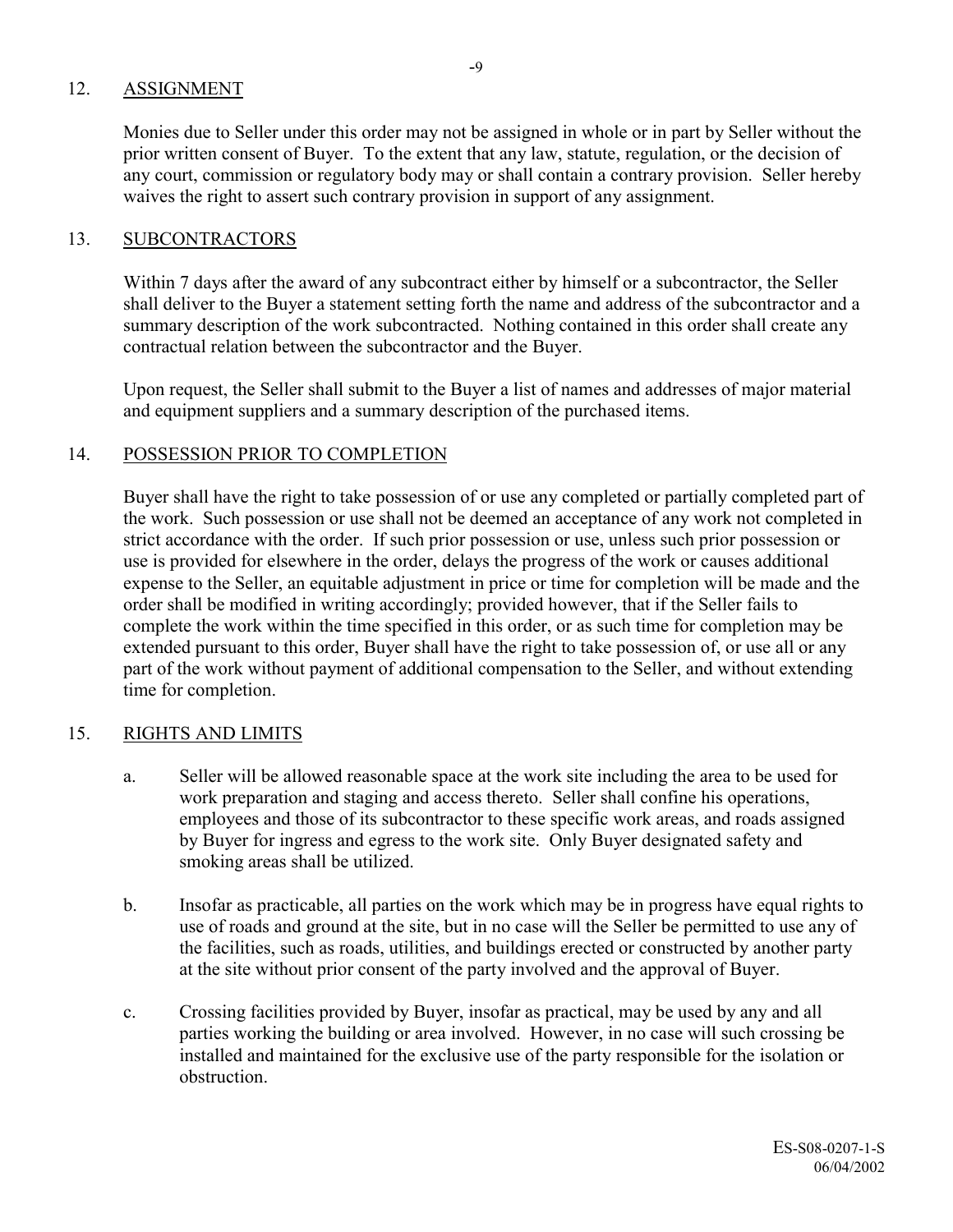d. Temporary bridges and crossings provided by the Seller for his own use shall be constructed and maintained in complete conformity with the applicable requirements of the ìSecurity and Safetyî section of the specification and state laws and local codes governing such structures.

#### 16. LABOR RELATIONS AND STANDARD PROVISIONS

- a. Responsibility It shall be Seller's responsibility to maintain satisfactory labor relations with his employees, and this obligation shall be transmitted to Seller's subcontractors. Buyer reserves the right to request Seller to remove such employees as may be deemed objectionable from all connection with the work.
- b. Assignment of Work Seller shall assume full responsibility for procurement, fabrication, and installation of the work involved so that there will be no jurisdictional labor disputes and resultant delay in completion of the work. Prior to assignment of work by Seller or his principle subcontractors, a prejob conference shall be held with the crafts affected so that appropriate assignments of work will be assured.
- c. Disputed Work Assignment In the event an assignment of work is disputed by other craft(s), Seller shall make the site available for inspection by the business representatives concerned so that the affected business representatives may agree upon appropriate assignment. In the event the trade assigned agrees to a reassignment of work to another union, Seller shall immediately provide for such reassignment.
- d. Referral of Disputes In the event that the resolution of the dispute is not achieved by above, Seller shall advise the NATIONAL JOINT BOARD FOR SETTLEMENT OF JURISDICTIONAL DISPUTES, BUILDING AND CONSTRUCTION INDUSTRY, 815 16th Street, N.W., Washington, D.C. and request that prompt action be taken to clarify the assignment.
- e. Disallowance of Claims No claims will be entertained by Buyer for any costs occasioned by disputes or reassignment of work, and no extensions of time will be granted for delays thus occasioned.

#### 17. LABOR DISPUTES

Whenever an actual or potential labor dispute delays or threatens to delay the performance of this order, Seller shall immediately give notice thereof. Such notice shall be confirmed in writing and shall contain all information relevant to the dispute. Seller agrees to include this paragraph in all subcontracts issued under this order.

# 18. CONSTRUCTION SCHEDULE, PROGRESS CHARTS, AND COST BREAKDOWN

a. Within 5 days after award of this order, or within such further time as Buyer may allow, Seller shall prepare and submit to Buyer for approval, a practicable construction schedule showing the dates on which Seller proposes to start and complete the various portion of the work. Such schedule shall be in a form acceptable to Buyer and shall be capable of use at any time as a progress chart to indicate appropriately the percentage of work scheduled for completion. At the end of each week, or as requested by Buyer, the Seller shall enter the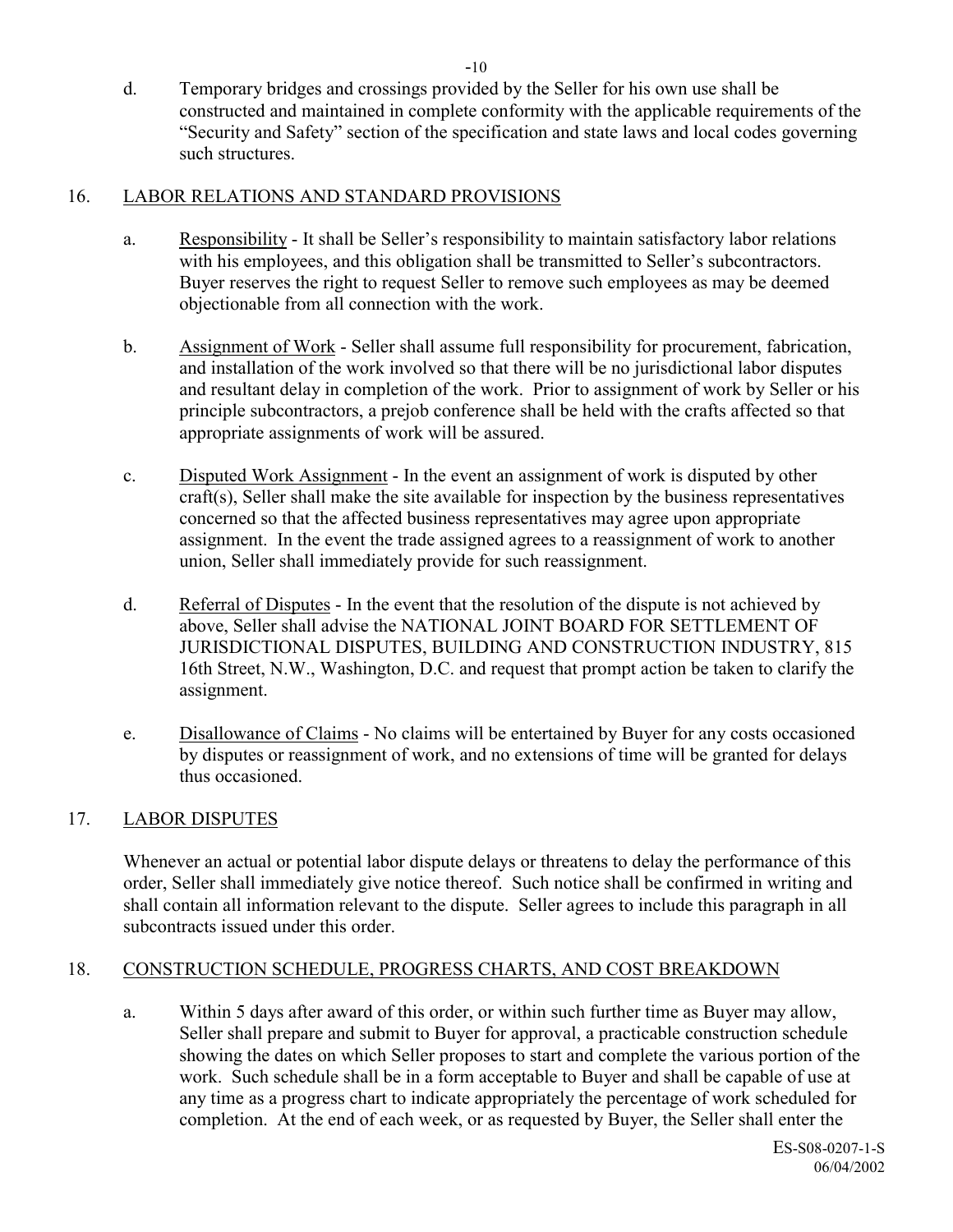actual progress of the work on a master of the approved construction schedule and immediately deliver 3 copies thereof to Buyer.

- b. Upon Buyer request, Seller shall furnish evidence satisfactory to Buyer that all necessary equipment and other materials have been ordered and scheduled for delivery so as to ensure their arrival at the site in time for construction schedule requirements. In the event scheduled delivery is not compatible with the approved construction schedule, Seller shall take such steps as may be required to expedite delivery of any equipment or material required in performance of this order, whether ordered by Seller or his subcontractor(s). Expediting shall include premium transportation to reduce time in transit, purchase or warehouse materials rather than mill or factory shipments, overtime by manufacturers or fabricators at the factory or at the site, or other appropriate efforts as may be required to expedite delivery and installation of the equipment or material.
- c. Seller shall submit to Buyer, a cost breakdown of the major features of the work in accordance with the headings indicated on the construction schedule. The cost breakdown shall be completed and submitted as part of the construction schedule as specified in paragraph a. above.

# 19. PROSECUTION OF THE WORK

a. Equipment, Forces, Hours of Work - Seller shall furnish sufficient forces, construction plant, and shall work such hours, including night shifts and overtime operations, as may be necessary to ensure the prosecution of the work in accordance with the approved construction schedule. If, in Buyer opinion Seller falls behind in the construction schedule, such steps shall be taken by Seller as may be necessary to improve progress including an increase in the number of shifts, overtime operations, days of work or the amount of construction plant, all without additional cost to Buyer.

The Seller and his subcontractors scheduling work for other than regular or normal work hours, which are from 7:00 a.m. to 5:30 p.m. daily, Monday through Friday, shall proceed as follows:

(1) Advise the Buyer in writing, not later than  $12:00$  o'clock midday, for overtime to be worked on that day or overtime to be worked before 7:00 a.m. of the following day. For weekend work, the notification shall be delivered before 12:00 noon on Fridays, for holiday work, the notification shall be delivered before 12:00 noon on the preceding day, and shall include the following:

Seller (or subcontractor) name

Purchase Order Number

Day and hours that overtime work is schedule

Exact area where work is to be perform

Names and badge numbers of employees authorized to work.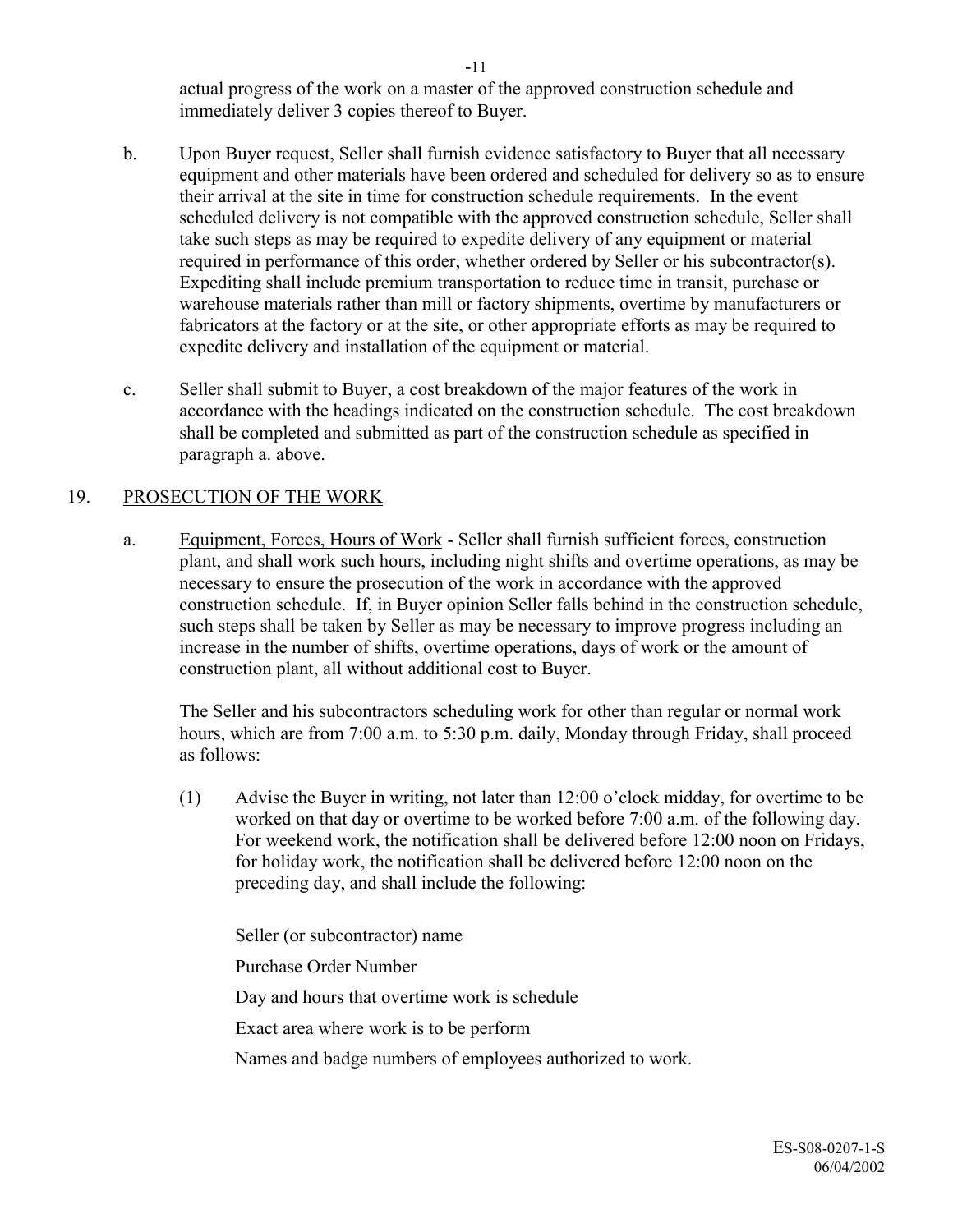- (2) Failure to comply with the requirement will result in barring employees from entering the work areas for overtime work. This will not be considered an excusable reason for delay or added costs.
- b. Supervision Seller shall give constant and efficient supervision to the work, using his best skill, attention, and personnel. Seller shall keep on the job during all working hours, and until final acceptance, a competent superintendent and necessary assistant supervisory personnel, all satisfactory to Buyer. The superintendent shall not be changed during the course of this order except by prior approval of, or by written notice from Buyer requesting his removal, unless the superintendent proves unsatisfactory to the Seller and ceases to be in his employ. The superintendent shall represent the Seller in his absence and all direction given to him shall be as binding as if given to the Seller. No oral order or request by either the superintendent or Buyer's representative at job site shall be effective unless immediately confirmed in writing. Prior to starting work, Seller shall furnish Buyer with the names and telephone number of his authorized supervisors who will be available to furnish supervision or personnel, at any time of the day or night, on any occasion where an emergency or special condition requires Seller's presence or services.
- c. Transportation of Equipment and Materials It shall be the responsibility of the Seller to transport all equipment and materials to be furnished by him to the site at his own expense. Also, he shall furnish transportation from designated warehouses or storage points at the site of the work of all Buyer-furnished materials and equipment, including loading and unloading.
- d. Seller's Failure to Perform If Seller should, except as a result of unavoidable causes, (as set forth in 20 e), neglect to supply workmen or materials for proper execution of the work, or if he should substantially violate any provision of the order, or if a bankruptcy petition be filed by him, or against him or if he is insolvent, or if there be an attachment of his assets by court order; Buyer, upon 7 days written notice, during which period Seller shall have the privilege of adjusting the difficulty to the satisfaction of Buyer, may terminate the work of the Seller, take over the work, including all materials, tools and equipment at the site, and complete the work.
	- (1) During the pending of such notice, and until termination of the work, Seller shall not be entitled to further payments. Upon final completion of the work, if costs to buyer for finishing the work, plus any payments that may have been made to Seller, plus liquidated or actual damages, are less than the order price, the balance remaining shall be paid to the Seller. If the sum of these amounts is greater than the order price, the excess shall be paid by Seller to Buyer.
	- (2) Equipment and tools belonging to the Seller and taken possession of may be retained until settlement is made by the Seller for any balance that may be due Buyer, or, upon failure of the Seller to make prompt settlement, such items may be sold at private or public sale and the proceeds therefrom applied against any balance due.
	- (3) Upon final settlement of the order to Buyer's satisfaction, any of such tools and equipment remaining shall be removed promptly by Seller.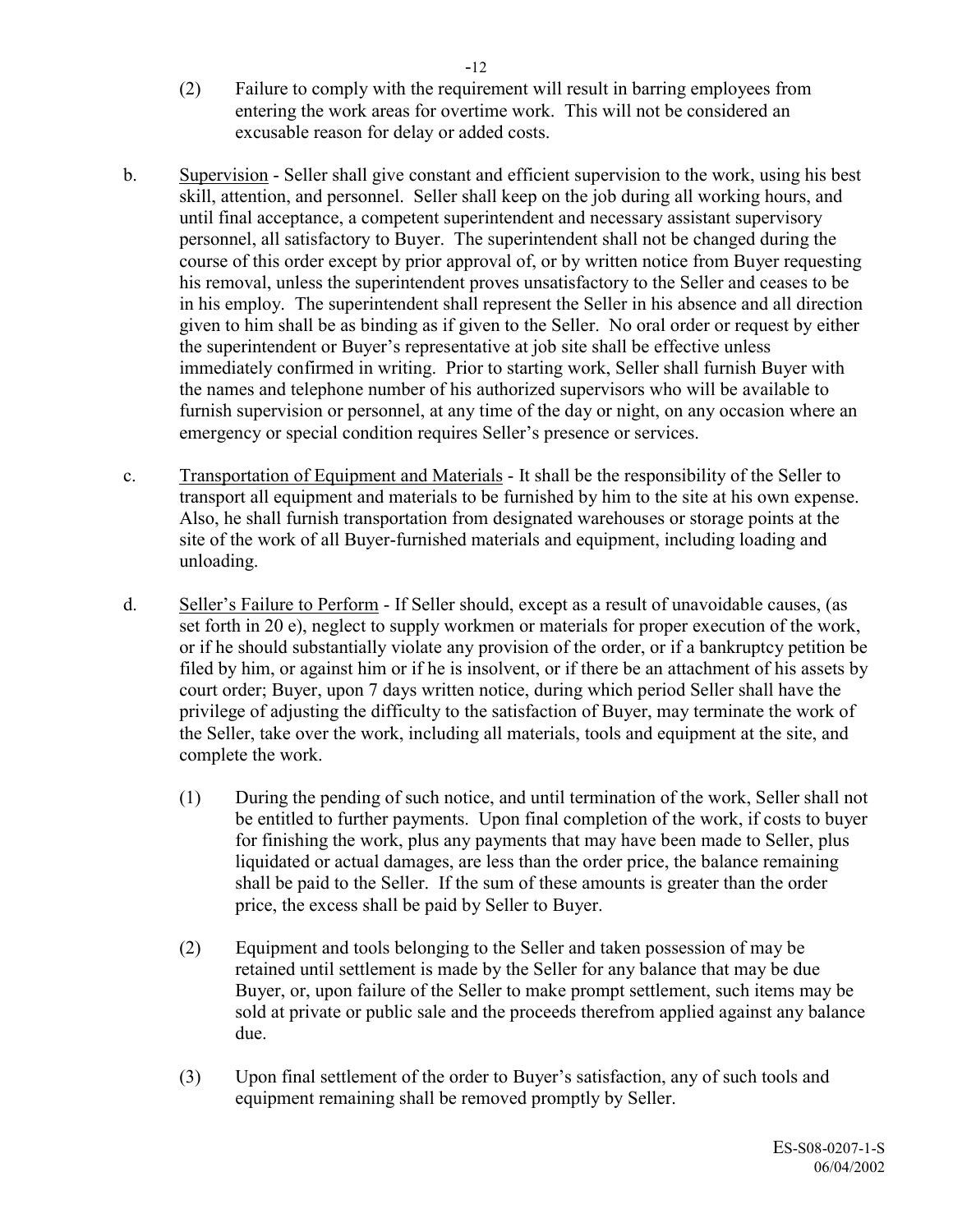(4) Seller shall be entitled to prompt accounting of expenditures incurred by Buyer in completing the work and shall also be entitled to the realizable value of any surplus materials purchased by Buyer for the completion of the work.

#### 20. DEFAULT - DELAYS - DAMAGES

- a. Reporting Delays All delays for a duration of 8 hours or more shall be reported in writing to Buyer. The report shall state the cause of the delay and the extent and corrective action being taken.
- b. Inclement Weather No delays will be allowed for inclement weather unless such conditions exceed the average inclement weather conditions recorded by local Government Weather Bureau's for the last 10 years. The weather records that will be used to determine such average will cover the identical calendar time as the construction schedule being worked.
- c. Termination for Default If, in the opinion of Buyer, the Seller refuses or fails to prosecute the work, or any separable part thereof, without due diligence to ensure its completion in the time specified in the order, or any extensions thereof; or fails to complete the work within such time, Buyer may, by written notice of default to Seller, terminate his right to proceed with the work or such part of the work as has been delayed. In such event, Buyer may take over and prosecute the work to completion by contract or otherwise, and the Seller and his sureties shall be liable for any costs to Buyer occasioned thereby, as well as for liquidated damages for delay, as may be fixed in the order, for such reasonable time as may be required to complete the work. If liquidated damages are not so fixed, the Seller and his sureties shall be liable to Buyer for any actual damages occasioned by such delays. If the Seller's right to proceed is so terminated, Buyer may take possession of, and utilize for completing the work, such materials, appliances, and plant as may be on the site of the work and necessary therefor.
- d. Damage for Delay If Buyer does not terminate the right of the Seller to proceed in Paragraph a. above, Seller shall continue the work, in which event he and his sureties shall be liable to Buyer, in the amounts set forth elsewhere in this order, for liquidated damages for each calendar day of delay until the work is complete, or if liquidated damages are not so fixed, any actual damages occasioned by the delay.
- e. Excusable Delays The right of the Seller to proceed will not be terminated as provided in Paragraph b. above, nor will Seller be charged with liquidated or actual damages, as provided in Paragraph b. above because of any delay in the completion of the work due to causes which he could not have reasonably anticipated, and which were due to causes beyond his control and without his fault or negligence, including but not restricted to acts of God, or the public enemy, acts of another contractor in performance of a contract with Buyer, fires, floods, epidemics, quarantine restrictions, strikes, freight embargo, and unusually severe weather, or delays of subcontractors or suppliers due to such causes; provided, however, that Seller shall promptly notify Buyer in writing of the causes of such delay. Buyer, on receipt of such notification, shall ascertain the facts and extent of the work affected and will allow a time extension commensurate with the period of excusable delay. Buyer's determination shall be final and conclusive.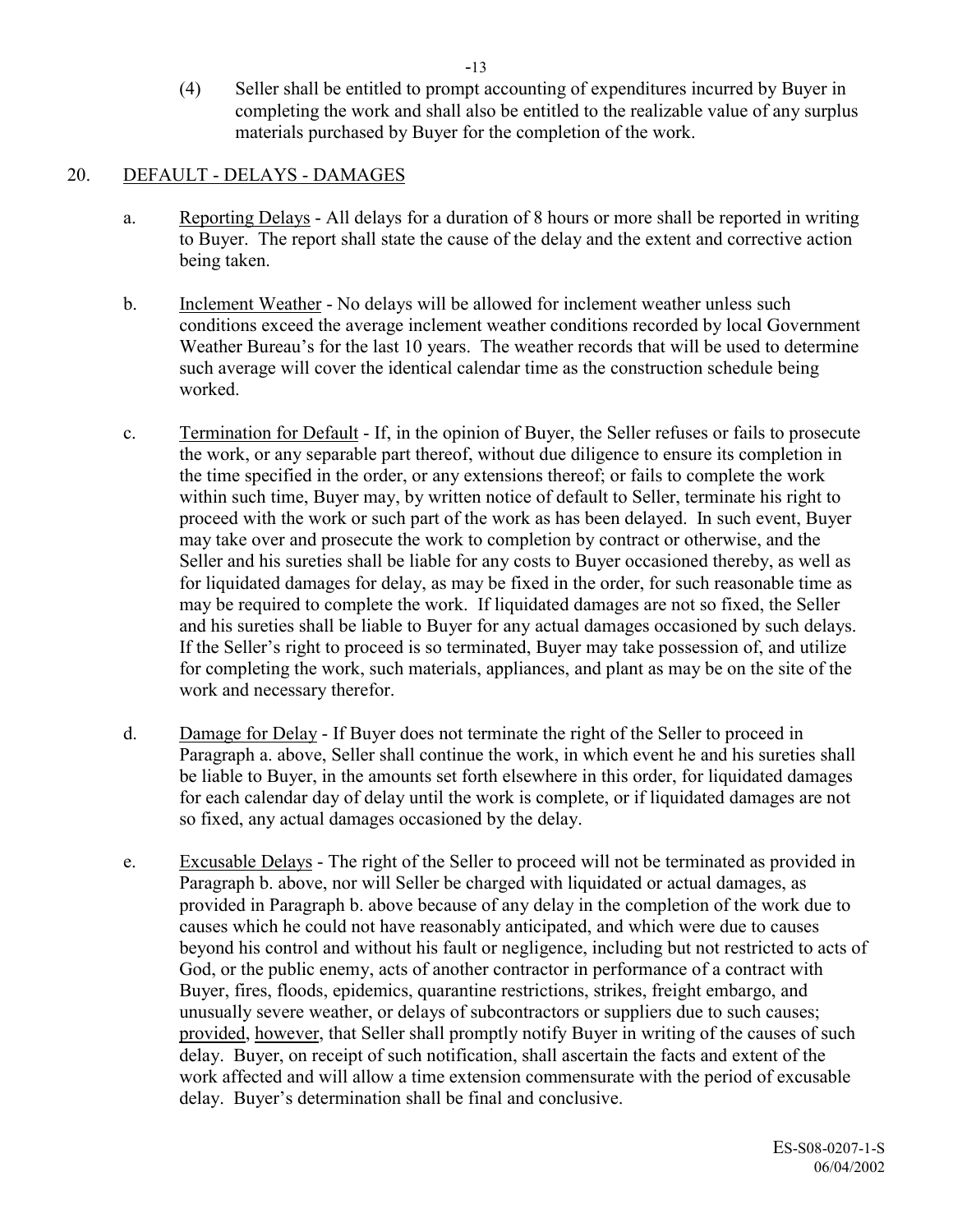# 21. TERMINATION

The clause set forth in Armed Services Procurement Regulations 8-706, in effect as of the date of this order, is incorporated herein by reference and made a part hereof. If this order is not issued under a Government Prime Contract or Subcontract thereunder, the last sentence of paragraph (i) of said clause shall be deemed deleted.

# 22. STANDBY TIME

- a. General Periodically during construction operations, test firings and other potentially harmful operations may be conducted in the vicinity of the job site. For maximum security and for the safety of all concerned, all construction operations may be suspended during these tests when so directed. At such times, construction personnel shall report to a Standby Station, which will be as designated, generally 500 yards of the construction area. Prior to a test firing or other hazardous conditions, a warning announcement will be made. Immediately, all equipment in the construction areas shall be shut down, except as otherwise directed, and all construction personnel shall report to the Standby Station. At the conclusion of the tests or hazard condition period, an all-clear announcement will be made, after which construction personnel shall return to their work and equipment may again be placed in operation.
- b. Basis for Time Determination Seller will be paid for standby time, provided that within four (4) working hours after conclusion of each standby period, the Seller shall submit to the Buyer for approval, a report on the forms provided, listing the names of the men and the items of equipment affected and the length of the standby period. This list shall be final and complete, and will be the basis for payment for time lost on labor and equipment. Standby time will be calculated on the basis of 1/2 hour of standby time for each standby period of 20 minutes or less; for each standby period exceeding 20 minutes, standby time will be calculated on the basis of the actual standby period plus an allowance of 10 minutes for returning to work station.
- c. Basis for Rate Determination Seller will be compensated for manhours actually lost due to work interruptions described above. The standby time rate shall be as shown in Schedule Z of this order, attached hereto.
- d. Equipment Standby Time Seller will be compensated for equipment standby time on the following basis:
	- (1) Only major items of equipment which require a full time operator will be compensated for. Applicable equipment and allowable rates are as shown in Schedule "Y" of this order, attached hereto. A list and proposed rates for any operated equipment required for the performance of this order not listed on Schedule "Y", shall be submitted to the Buyer for approval prior to initiation of any work.
	- (2) Equipment not provided for, such as welding machines, pipe benders, pickup trucks, drill presses, and small tools will not be compensated for.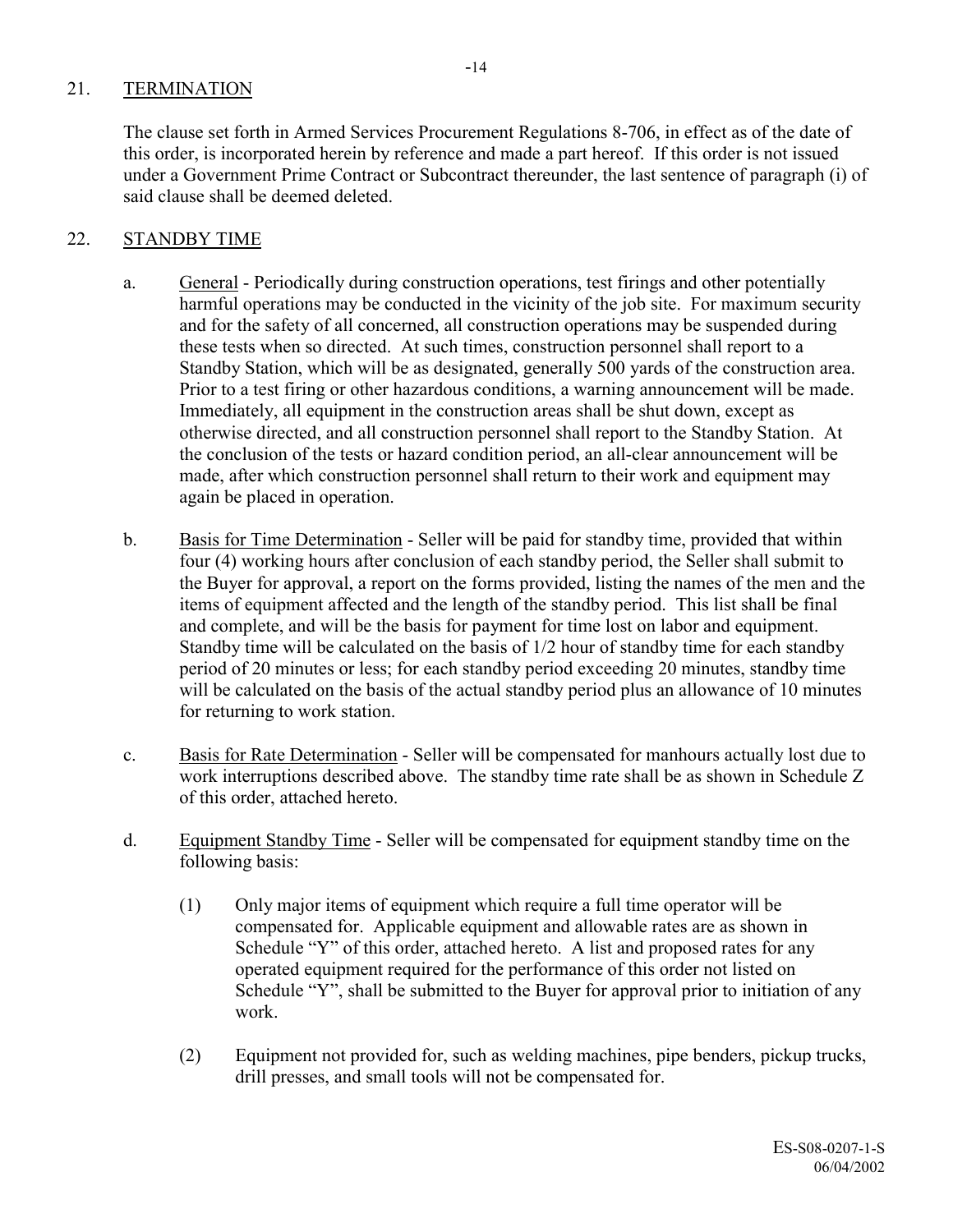- e. Basis for Completion Time Extension Seller may apply for and will be granted an extension to the order completion time, provided that on the first work day of each week, and prior to completion of the work, the Seller shall submit to the Buyer for approval, a request for order completion time extension, based on the total approved standby time incurred during the previous week. Extension to the order completion time will be determined on the basis of one hour extension for each hour of approved standby time.
- f. Claims Not Allowed Claims for supervision, salaried employees, loss of efficiency, moveon and move-off charges, or any other charge except as provided for above, will not be allowed under this clause.

# 23. CONSTRUCTION FACILITIES

Seller shall furnish necessary construction facilities including toilets, telephone, and protection for materials and equipment. Unless otherwise specified, Buyer will furnish electrical power and water at no cost to Seller, at the nearest available point; however, Seller shall be required to make all temporary connections to existing utilities and to remove such temporary connections at completion of the work. All temporary structures and installations shall be satisfactory to and subject to approval by Buyer. All temporary work shall comply with applicable codes, ordinances, and safety requirements.

# 24. LAYOUT

Buyer will establish the initial lines and grades to provide vertical and horizontal control in reasonable proximity to the site. Seller shall perform necessary surveying and layout including placement of all additional stakes, templates, and bench marks necessary for making and maintaining points, lines, and elevations required for the work. Seller shall be responsible for the agreement of the finished work with the lines and grades established by Buyer. Buyer reserves the right to check the accuracy of Seller's layout from time to time. In the event of mislocation of any part of the work, Seller shall, at the request of Buyer, relocate work-in-place to the correct location at no additional expense to Buyer.

# 25. BUILDING LAWS AND CODE REQUIREMENTS

Work and materials shall comply with applicable building laws and codes, ordinances and statutes, and rules and regulations of all legally constituted authorities having jurisdiction according to the most recent editions or rulings of these authorities. All work shall be fabricated, installed, constructed, and tested in accordance with all applicable codes and safety requirements.

# 26. WORKMANSHIP

All workmen shall be especially skilled in their respective trades, thorough and first-class in all respects, and shall perform their work under the direction of an experienced superintendent and competent foreman. The workmanship of apprentices and helpers will not be acceptable where, in the opinion of Buyer, the workmanship of journeymen and master mechanics is necessary.

# 27. DRAWINGS AND SPECIFICATIONS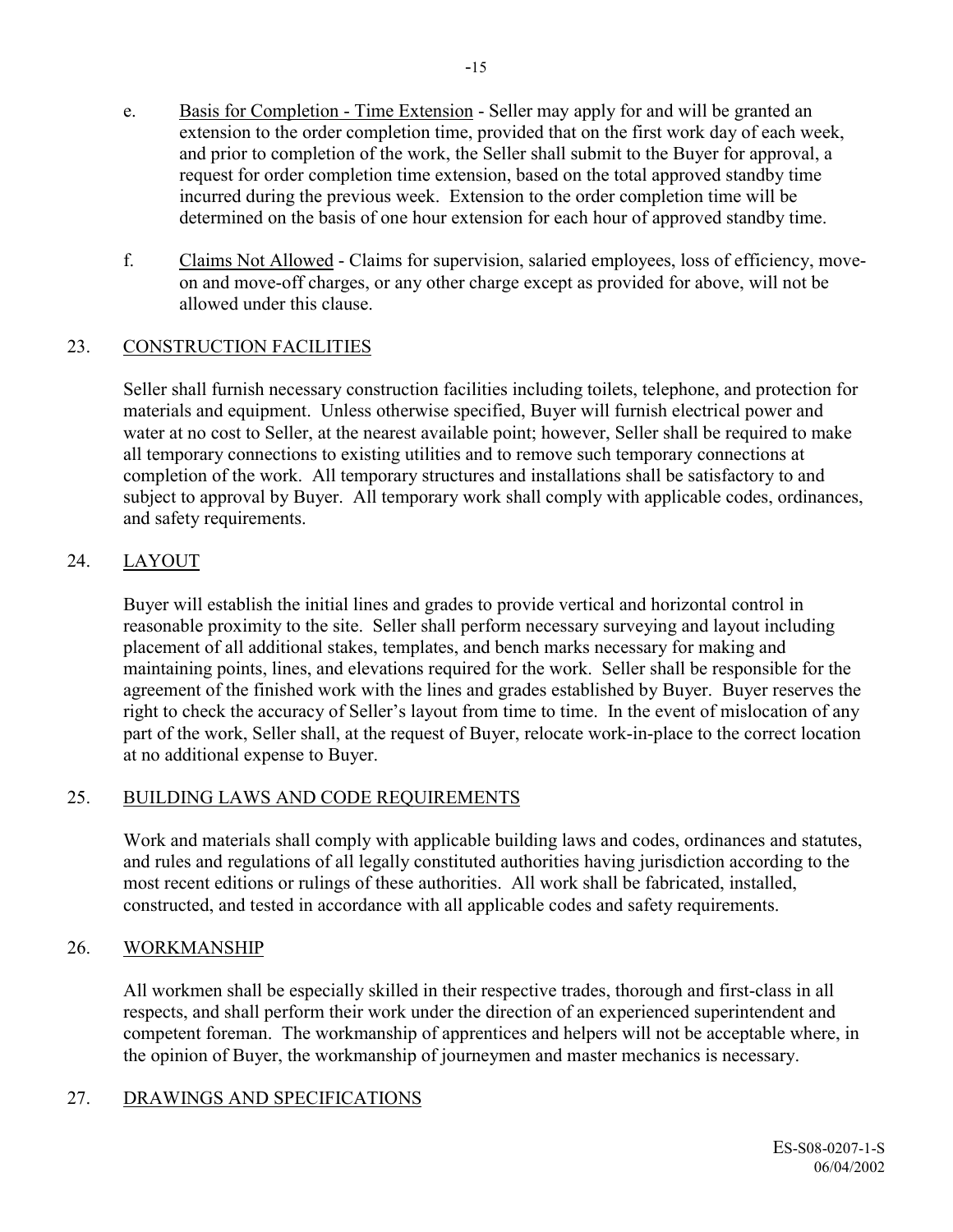- a. Checking of Drawings and Dimensions The Seller shall carefully check all drawings furnished to him upon receipt and shall promptly notify Buyer of all discrepancies. Figures marked on drawings shall be followed. Drawings shall not be scaled. Seller shall compare all drawings and verify the figures before laying out the work and shall be responsible for any error which might have been avoided thereby. When measurements are governed by conditions already established, Seller shall take measurements notwithstanding the giving of scales or figure dimensions on the drawings.
- b. Conflicts, Omissions, Misdescriptions, and Misinformation Seller shall keep on the site of the work a copy of the drawings and specifications. Buyer shall have access thereto at all times. Anything shown in the drawings and not mentioned in the specifications, or mentioned in the specifications but not shown on the drawings shall be of like effect as if shown and mentioned in both. Inconsistencies between the drawings and specifications, or misdescription of details of work that are customarily performed, shall not relieve Seller of the duty of performing such omitted or misdescribed details of the work but they shall be performed as if fully and correctly set forth and described in the drawings and specifications.
- c. Conformity Where conformity of a material or method to American Society of Testing and Materials (ASTM) specification, Federal Specification, or other recognized standard is specified, such conformity shall be to the latest issue of such standard specification including addenda or amendments thereto, unless otherwise stipulated. Where specifications indicate that a material, process or test shall conform to a Government specification or standard (e.g., STM, ASA, MBFU, AASHO), the Seller when requested by the Buyer, shall obtain and deliver to the Buyer, a certification signed by the manufacturer, supplier, service or testing organization, which certifies that the material, process or test conforms to the specification or standard involved.
- d. Deviations Deviations from the drawings and the dimensions therein given, whether or not error is believed to exist, shall be made only after written authority is obtained from Buyer.
- e. Interpretations All questions regarding the figures, drawings, plans and specifications and the interpretation thereof and the resolving of conflicts or inconsistencies therein shall be resolved by Buyer.

# 28. MATERIALS, EQUIPMENT, METHODS AND PROCESSES

- a. Materials Materials and equipment shall be new, except where stated otherwise, and of the best of the several classes and kinds specified. All materials shall be delivered in such timely manner as will ensure uninterrupted progress of the work, and shall be so stored as to afford ample protection and ensure that no portion of any structure is overloaded. Seller shall be responsible for all damage or loss, by weather, or any other cause, to the materials stored or in place at the work site, including Buyer-furnished materials which have been brought on the site.
- b. Substitutions Substitutions of material, equipment, methods or processes other than those specifically named in the order will be approved by Buyer for the following reasons only: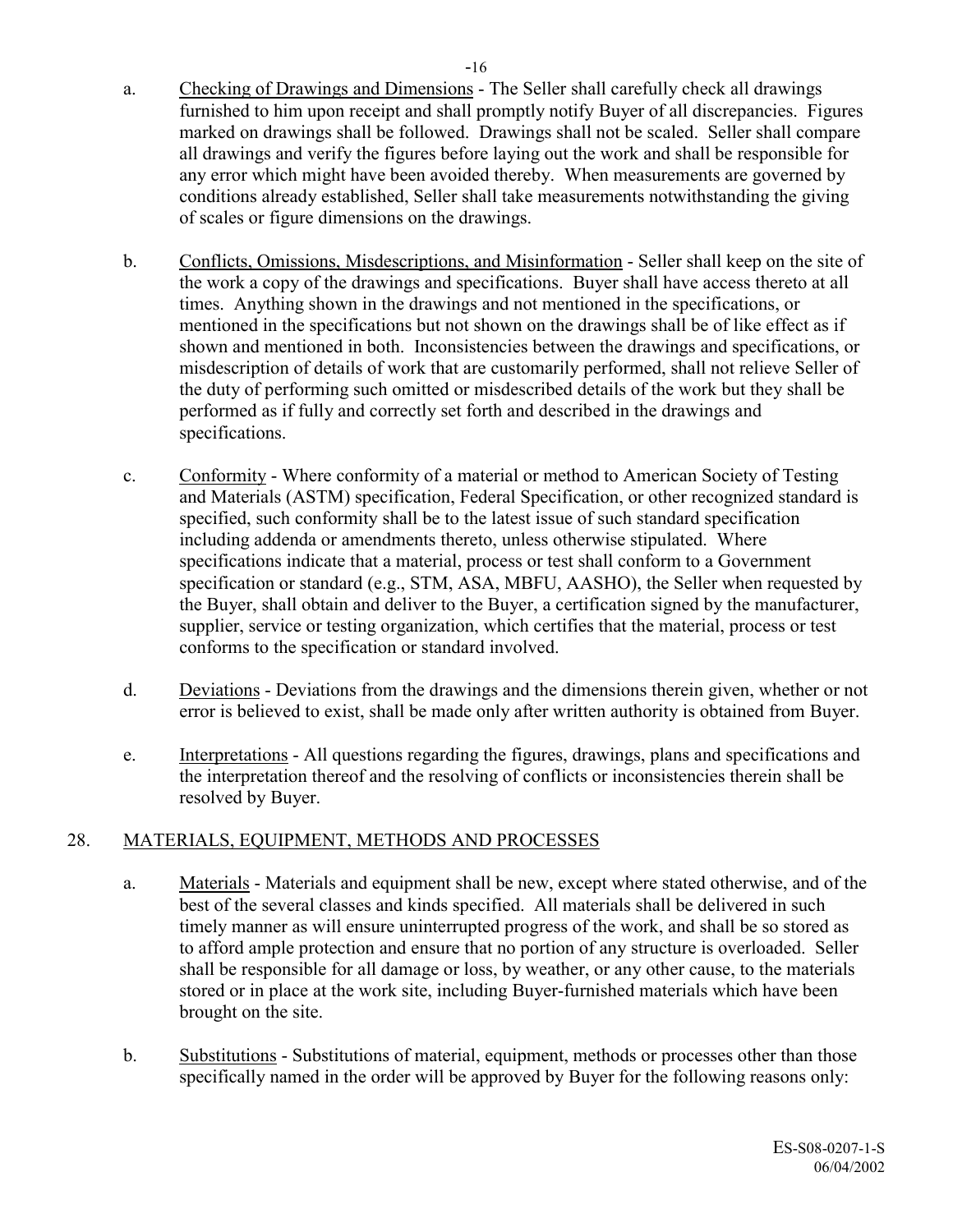- (1) The proposed substitution is equal to or superior to materials, equipment, methods or processes so named, in construction, efficiency and utility, as determined by Buyer, or the material, equipment, methods or processes named in the specifications cannot be delivered to the job in time to complete the work in proper sequence to work of other parties, due to conditions beyond control of Seller.
- (2) To receive consideration, requests for substitution shall be accompanied by documentary proof of equality or difference in price and delivery, if any, and complete descriptive data. Price data shall be in form of certified quotations of both the specified and the proposed conditions. Approval of substitutions will not relieve Seller of responsibility for adequate fulfillment of the various parts of the work, required due to any substitution shall be provided as a part of the approved substitution.
- c. Standard Products Equipment to be furnished under this order shall be essentially the standard product of the manufacturer. Where two or more units of the same class of equipment are required, these products shall be products of a single manufacturer; however, the component parts of the system need not be the products of the same manufacturer unless otherwise specified.
- d. Standards When required by this order, or upon Buyer request, Seller shall furnish for Buyer approval full information concerning the material or articles which he contemplates incorporating in this work. When so directed, samples shall be submitted for approval at Seller's expense with all shipping charges prepaid. Machinery, equipment, material, and other articles installed or used without prior approval shall be at the risk of subsequent rejection. Seller, when requested, shall furnish Buyer an affidavit or certificate signed by the manufacturer or supplier certifying that the material or equipment conforms to the specifications or standards mentioned herein.
- e. Removal of Unfit Materials The Seller shall remove from the premises, without delay, all materials, worked or unworked, which are condemned by Buyer or public official for failure to conform to drawings, specifications, or governing codes and shall dismantle all completed or partially completed work similarly condemned.
	- (1) Materials and work so condemned shall be replaced without delay in accordance with plans and specifications and the cost, together with cost of making good other work damaged by removal of condemned portions, shall be borne by Seller. No extension of time will be allowed for such correcting of faulty materials or work.

# 29. CLEANING UP AND DISPOSAL OF MATERIALS

a. Seller shall at all times keep the construction area, including storage areas used by him, free from accumulation of waste material or rubbish. Wasting and burning of trash or debris on Buyer owned or controlled property is prohibited. Upon completion of the work, Seller shall remove from the premises any remaining rubbish, all tools, scaffolding, equipment, temporary construction and surplus materials which are the property of the Seller. Should Seller fail to take prompt action to this end, Buyer (at its option and without waiver of such other rights as it may have) may on 30 days notice treat them as abandoned property. Costs for disposal of such abandoned property shall be borne by Seller. Seller shall also sweep all

> ES-S08-0207-1-S 06/04/2002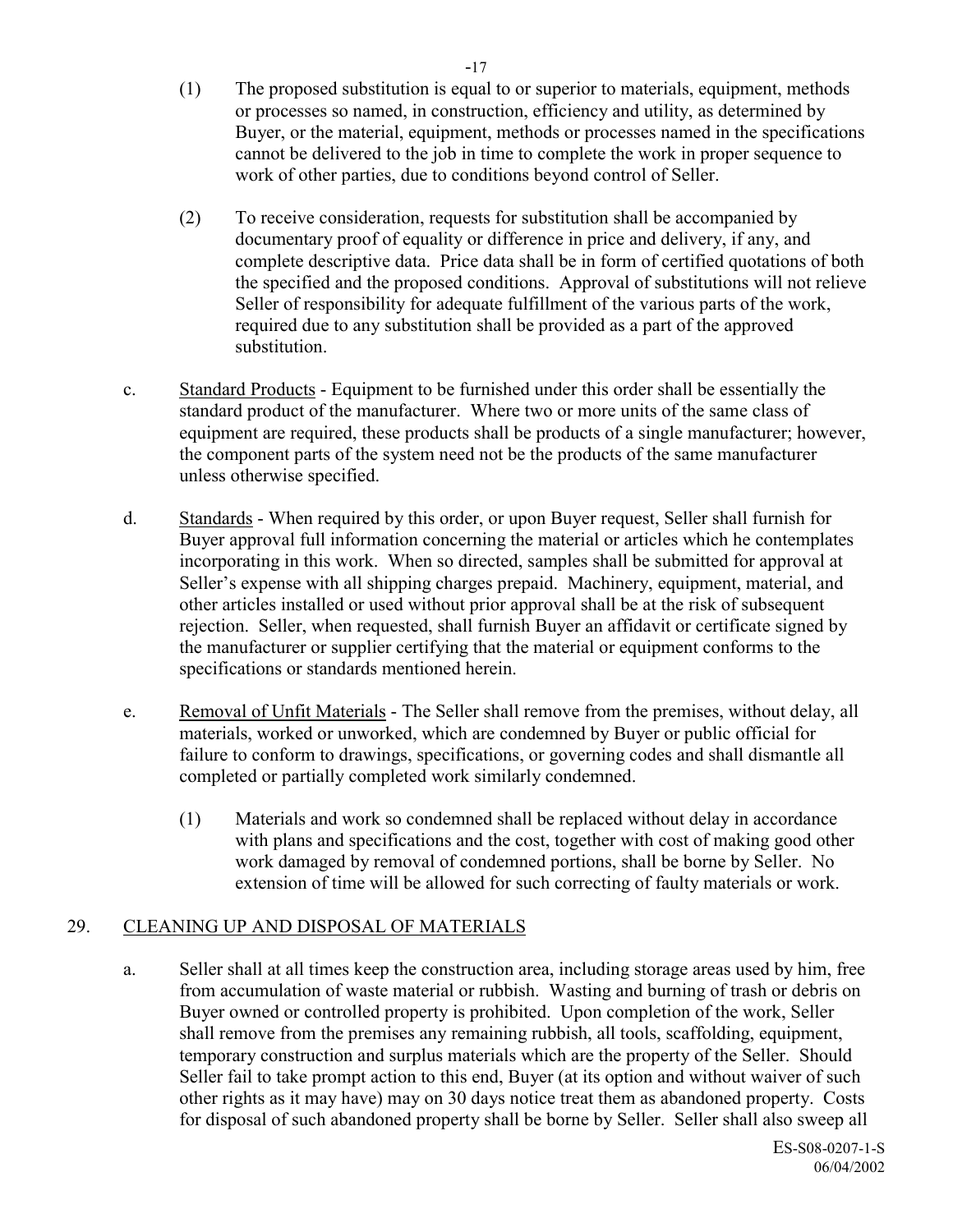floors broom clean, clean all exterior brickwork and window lights, and wash all plumbing and lighting fixtures. The entire work and premises shall be left in a neat and clean condition satisfactory to Buyer's representative at the job site.

- b. Broken concrete and other material suitable for fill shall be stockpiled at the job site. Any question as to the suitability of trash and debris for in-plant fill will be resolved by Buyer's representative at the job site.
- c. Salvable and salable materials and scrap consisting of overages from materials owned by or furnished by Seller will be delivered by Seller to a salvage area as directed by Buyer's representative at the job site.
- d. Equipment, trash, or debris being removed from Buyer premises must be accompanied by an approved property pass. Property passes may be obtained from the Buyer representative at the work area.

#### 30. PATENT INDEMNITY

If the amount of this contract is in excess of \$10,000.00 the Seller shall indemnify Buyer and its officers, agents, and employees against liability, including costs, for infringement of any United States letters patent (except letters patent issued upon an application which is now or may hereafter be kept secret or otherwise withheld from issue by order of the Government) arising out of the manufacture or delivery of supplies or out of construction, alteration, modification, or repair of real property (hereinafter referred to as "the work") under this order, or out of the use or disposal by or for the account of Buyer of such supplies or construction work. The foregoing indemnity shall not apply unless the Seller shall have been notified of such infringement, and shall have been given such opportunity as is afforded by applicable laws, rules, or regulations to participate in the defense thereof, and further, such indemnity shall not apply if: (i) the infringement results from compliance with specific written instructions of Buyer directing a change in the supplies to be delivered or the materials or equipment to be used, or directing a manner of performance of the order not normally used by the Seller, or (ii) the infringement results from the addition to, or change in the supplies furnished or construction work performed, which addition or change was made subsequent to delivery or performance of the Seller, unless required by final decree of a court of competent jurisdiction.

# 31. INSPECTION AND TESTS

a. General - The work will be conducted under the general direction of Buyer's representative, and all work shall be subject to inspection and testing by Buyer's inspectors to ensure strict compliance with the terms of the order. No change to any of the provisions of the specifications shall be made without written authorization from Buyer nor shall the presence or absence of Buyer's representative relieve the Seller from any requirements of the order. Seller shall promptly correct or replace without charge all defective or nonconforming material. The rejected material shall be removed promptly from site of the work by and at the expense of Seller. If Seller fails to proceed promptly with the correction or replacement of the defective or nonconforming material or workmanship, Buyer may, by contract or otherwise, correct or replace such defective or nonconforming material or workmanship, and charge the cost thereof to Seller, or terminate the right of the Seller to proceed with the work as provided herein.

ES-S08-0207-1-S 06/04/2002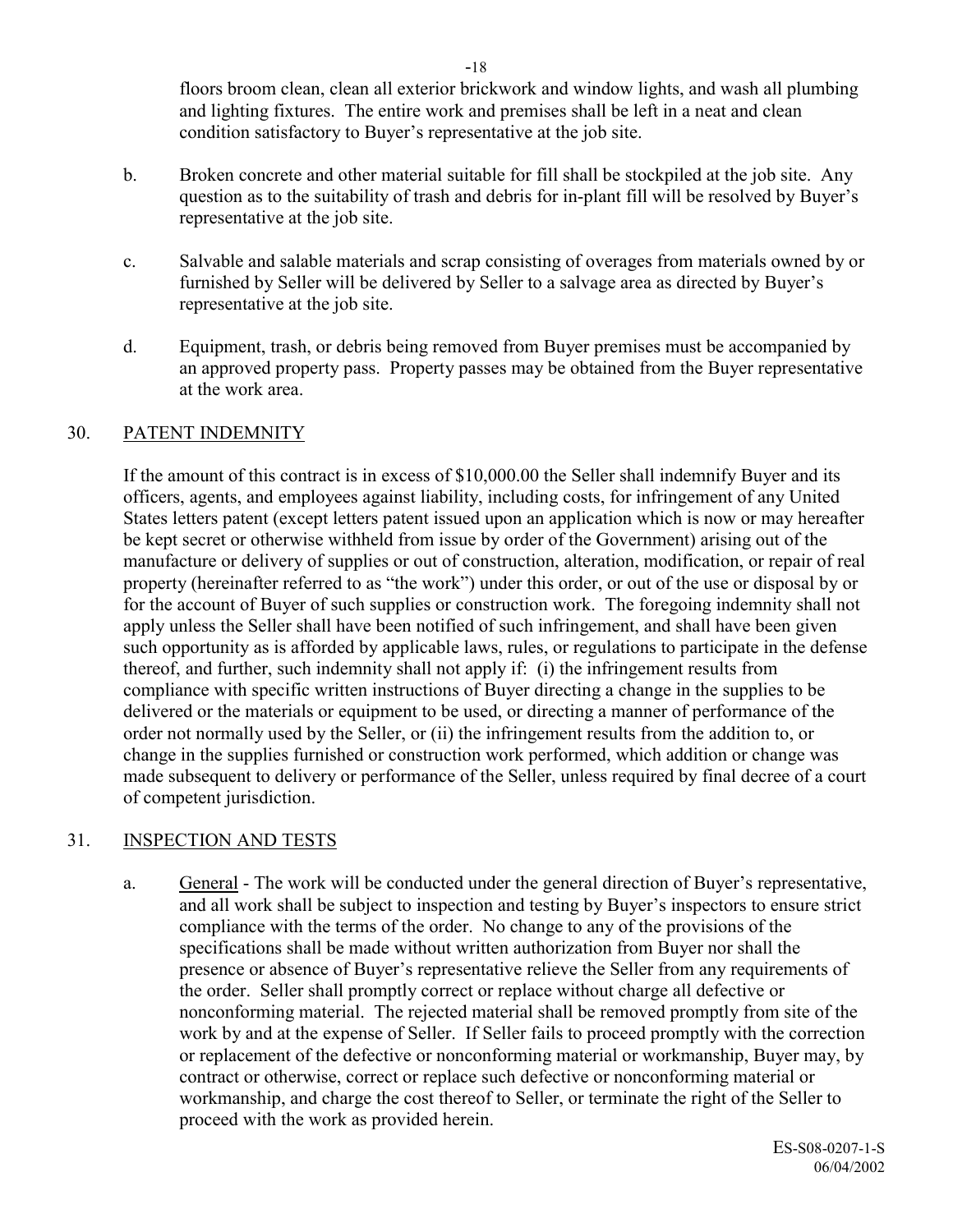- b. Facilities for Inspection Seller shall provide all reasonable facilities, labor, materials, equipment, and assistance for the safe and convenient conduct of all inspections and tests that may be required by the Buyer representative. Seller shall be charged with any additional cost of inspection when material or workmanship is not ready at the time inspection is scheduled.
- c. Tests Unless otherwise specified, tests of materials, equipment or installations required by these specifications, or by any building and safety ordinance, shall be arranged and paid for by Seller. Buyer shall be given reasonable advance notice of any test. Tests customarily made by a laboratory shall be performed by an independent testing laboratory approved by Buyer. Certified copies of all test reports shall be delivered in triplicate to Buyer.
- d. Final Inspection Unless otherwise stated in the order, final inspection and acceptance shall not be conclusive with respect to latent defects, departure from requirements of the order, damage or loss in transit, or restrict in any manner the right of Buyer under any warranty.

# 32. WARRANTY AND GUARANTY

- a. Warranty Seller warrants that all articles furnished are free from all defects in material and workmanship and conform to drawings and specifications. Where design is Seller's, Seller warrants that all articles furnished will be fit and sufficient for the purposes intended. The warranties of the Seller, together with service warranties and guaranties, shall run to Buyer and its Customers. Said warranties shall remain in effect as to each item of material and as to each item assembled, furnished, serviced, or repaired hereunder for one year after acceptance unless otherwise stipulated herein. Payment by Buyer or acceptance by an inspector shall not affect Seller's obligation under this warranty.
- b. Written Guaranty As a condition to acceptance of work, Seller shall furnish to Buyer a written guaranty, in approved form, covering the prompt and proper repair or replacement of all workmanship and materials (furnished by the Seller) which may prove defective within a period of one year from the date of acceptance of the work under this order. The form of guaranty shall be on the Seller's letterhead or Guaranty Form, and shall include the following:

Name or Title for the Work

 $\overline{a}$ 

 $\overline{a}$ 

Aerojet Purchase Order No.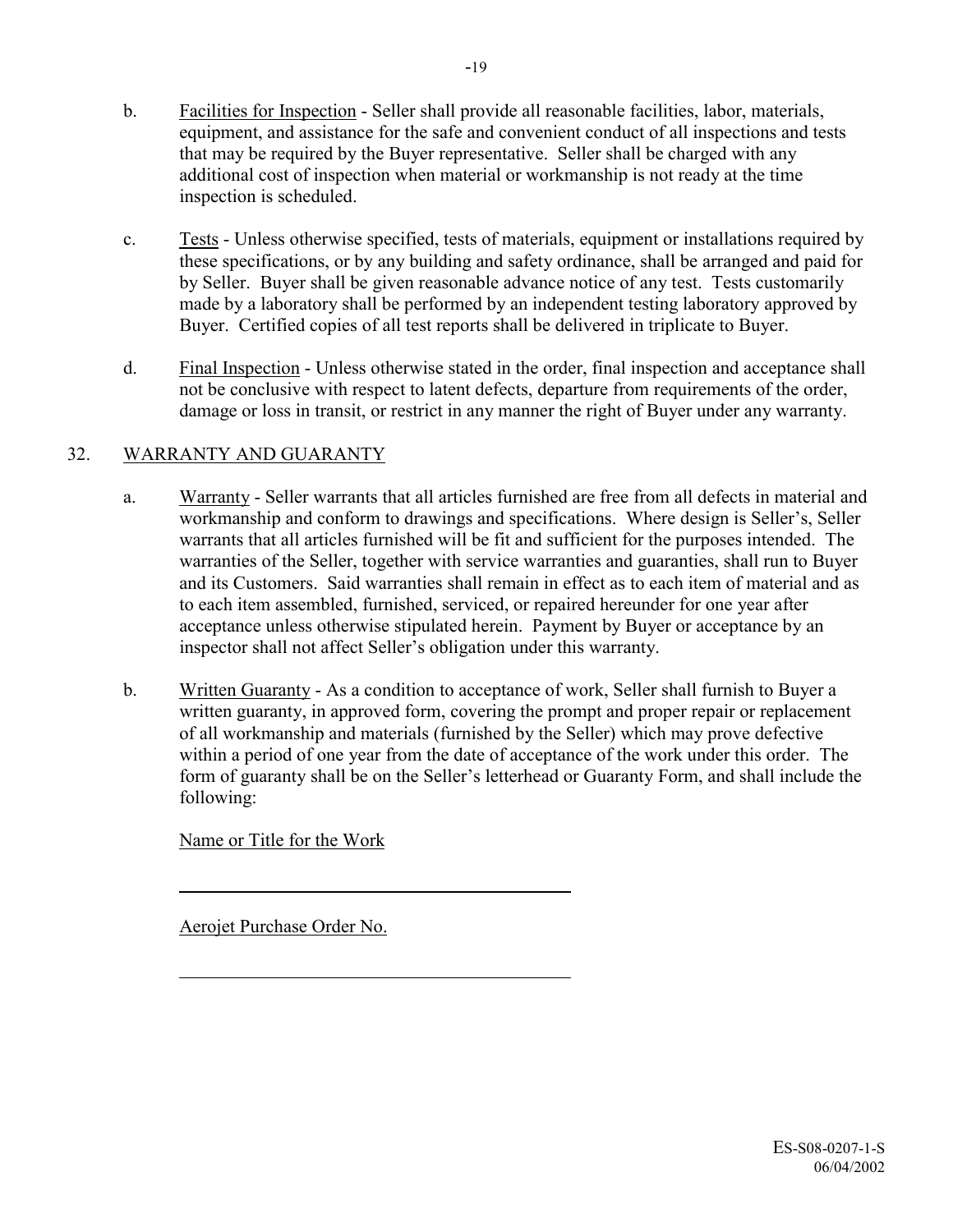#### **GUARANTY**

We hereby guaranty that the (Item(s) or Work), which we have installed in (Area, Zone, Building, etc.), has been completed in strict accordance with the drawings and specifications and that the work, as installed, will fulfill the requirements of the Guaranty included in the specifications. We agree to remove, repair or replace any or all of our work that may prove to be defective, either in workmanship or material or both, or deficient in specified performance, together with any adjacent work which may be necessary to be displaced. This guaranty will remain in full force for a period of one (1) year from date of final acceptance of the above work by Buyer, at no additional cost to Buyer.

Within 48 hours after being notified in writing by the Buyer of any defects in the work, we agree to commence and diligently prosecute all work necessary to fulfill the terms of the guaranty, and in the event of our failure to comply, we collectively and separately, do hereby authorize Buyer to proceed and correct the defective work at our expense. We further agree to honor and pay for the cost and charges Buyer may incur therefore upon demand.

Dated:

Signed: (Name of Company)

(Signature of authorized person and title)

Countersigned: (Name of Subcontractor)

(Signature of authorized person and title)

Contract bonds are to remain in full force and effect during the guaranty period. Any extended warranty and/or guaranty, in addition to the one (1) year period specified herein, normally offered by the Seller or his subcontractors and suppliers, shall be passed on to the Buyer.

#### 33. AS-BUILT DRAWINGS

- a. Seller shall keep an up-to-date set of as-built drawings on blueline prints showing all changes in red and, at his convenience, shall incorporate these changes on a second set. When all work has been completed and prior to acceptance of the work by Buyer and final payment, one set shall be delivered to the Buyer. Two sets of blueprints to be used for asbuilt drawings will be furnished by Buyer.
- b. Seller shall mark on applicable construction plans the location and elevation of all underground utility lines installed under this order or encountered by Seller in performing work under this order, to an accuracy of 0.1 foot horizontal and vertical.
- c. Upon completion of the physical work, the Seller's representative shall review the "asbuilt" drawing with Buyer's representative to assure that all changes, deletions or additions have been included.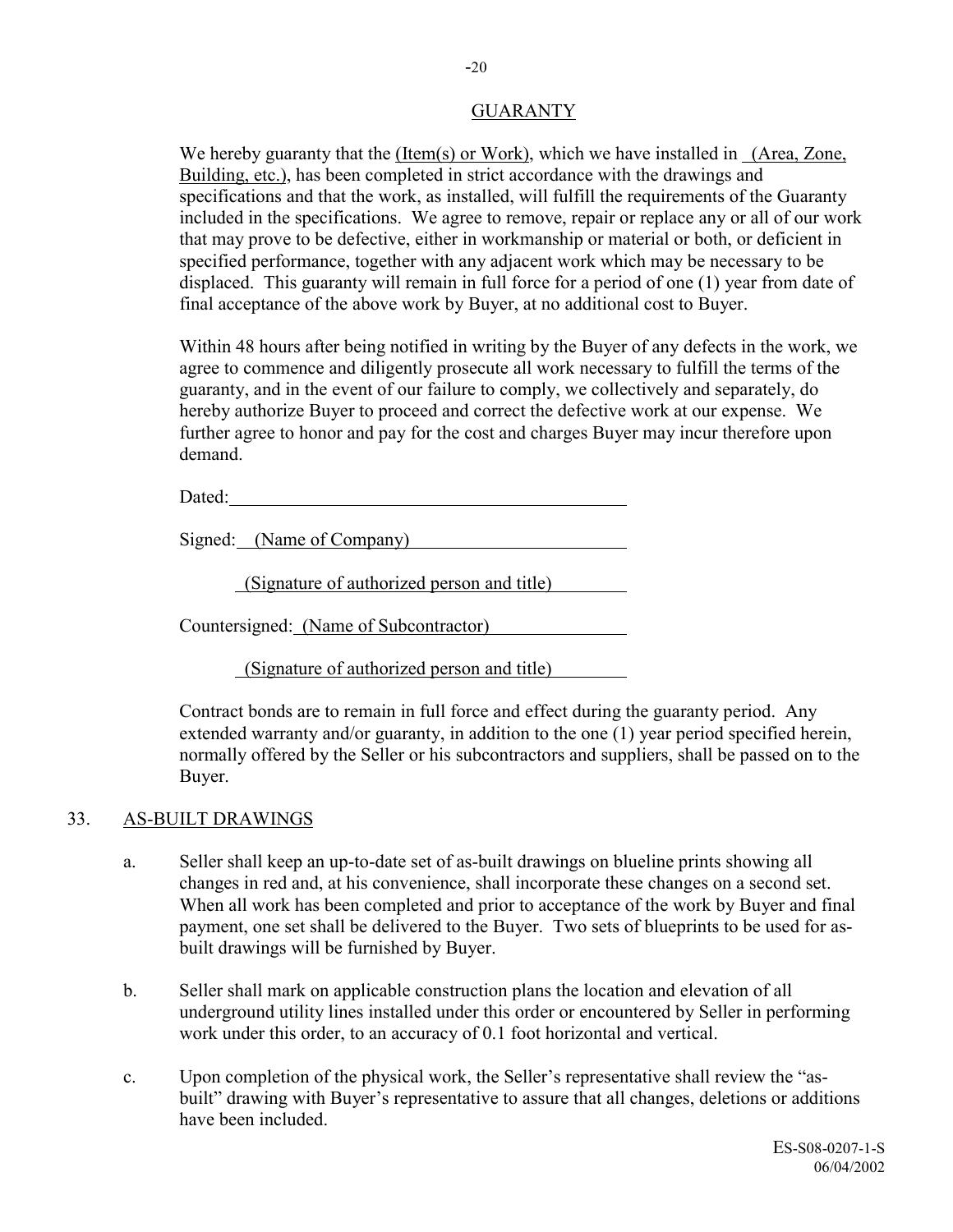#### 34. NOTICE OF COMPLETION

For construction jobs of more than \$2,000.00, following completion and acceptance of all work, Buyer will have a "Notice of Completion" duly recorded in the public records.

# 35. PAYMENT OF INCURRED COSTS

- a. Unless otherwise provided, Construction progress payments shall be made to Seller as work progresses in amounts approved by Buyer in accordance with the following:
	- (1) Progress payments will be made at the end of each calendar month, or as soon thereafter as practicable, or at more frequent intervals as determined by Buyer based on estimates submitted by Seller. In preparing estimates, the material delivered to the site, and preparatory work done, may be taken into consideration.
	- (2) In making such progress payments, 10 percent of the estimated amount shall be retained until final completion and acceptance of all work covered by the order; provided, however, that Buyer, at any time after 50 percent of the work has been completed, upon finding that satisfactory progress is being made, may make any of the remaining progress payments in full; and, provided further, that on completion and acceptance of each separate building, site development, or other division of the order, on which the price is stated separately in the order, payment may be made in full, including retained percentage thereon, less authorized deductions.
	- (3) All material and work covered by progress payments made shall thereupon become the property of Buyer, but this provision shall not be construed as relieving the Seller from responsibility for all materials and work upon which payments have been made, or from the restoration of any damaged work, or as a waiver of the right of Buyer to require the fulfillment of all of the terms of the order.
	- (4) It is mutually agreed that progress payments made by Buyer shall be passed on to subcontractors and material men, and such payments shall be not less than the proportions established in monthly estimate of value of work in place. Such payments shall be prompt. The second and subsequent billings for progress payments shall verify that the subcontractors and material men have been paid as noted below.
	- (5) In the event that there is a dispute between the Seller and his subcontractor(s), and the Seller wishes to withhold payment, Buyer shall be so notified in writing and any amounts to be withheld shall not be included in the request for progress payment from the Seller.
	- (6) In addition to the 10 percent retention in the progress payment, Buyer may withhold a sufficient amount of payment otherwise due to the Seller to cover payments that may be earned or due for just claims for labor or materials furnished in or about the performance of the work under this order; for defective work not remedied or for failure of Seller to make proper payments to his subcontractors. Buyer shall disburse and shall have the right to act as agent for the Seller in distributing such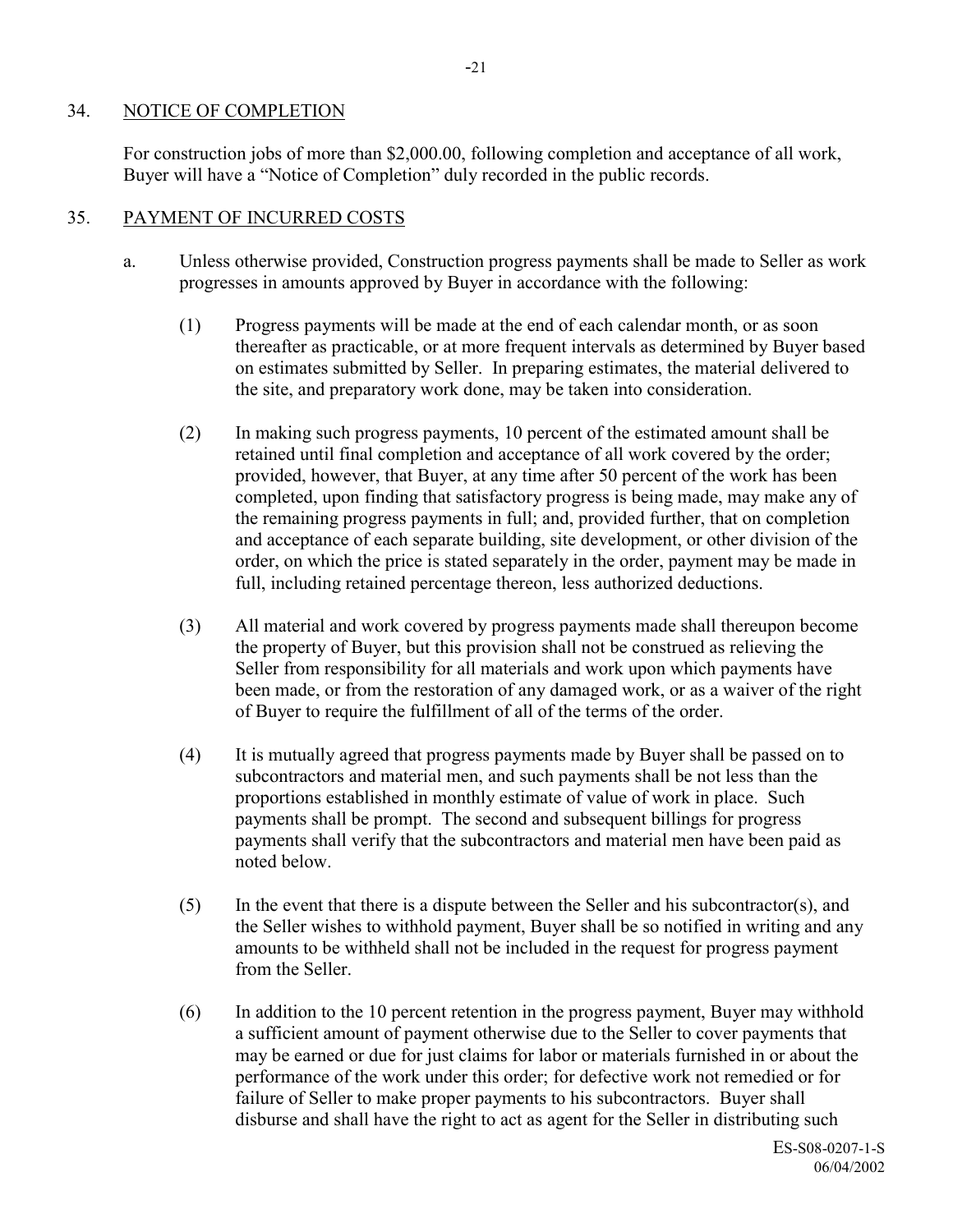funds as have been withheld pursuant to this paragraph, to the party or parties who are entitled to payment therefrom, and will render to the Seller a proper accounting of all such funds disbursed on behalf of Seller.

- (7) Where the work falls behind the approved work schedule, Buyer may withhold progress payments until such time as the progress of the work conforms to the schedule.
- b. Acceptance and Final Payment Final payment shall be made on or before thirty-five (35) calendar days after completion and acceptance of all work under the order. This final payment shall constitute payment in full for the complete work, including payment for the furnishing of labor, materials, tools, equipment, supervision, work and services incidental to the performance of the order. Prior to issuance of final payment, Seller shall submit evidence satisfactory to Buyer that all payrolls, material bills and other indebtedness connected with the work has been paid and the Seller shall execute and deliver to Buyer a "Full Receipt and Release" in such form as may be approved by Buyer.

#### 36. PRIORITIES, ALLOCATIONS, AND ALLOTMENTS

If this is a DO or DX rated order, Seller shall be required to follow the provisions of DMS Reg. 1 and of all other applicable regulations and order of BDSA in obtaining controlled materials and other products and materials needed to fill this order.

#### 37. DISPUTES

- a. Any dispute arising under this order that is not settled by agreement of the parties, or pursuant to the administrative relief provided for in the following paragraphs, may be settled by recourse to appropriate legal remedies, in accordance with the laws of the State of California. Notwithstanding other provisions in this order, any decision of the Contracting Officer under the prime contract which binds Buyer shall bind both Buyer and Seller to the extent that it relates to this order, provided (1) Buyer promptly notifies Seller of the decision, and (2) if requested by Seller, Buyer appeals the decision in accordance with the disputes clause of the prime contract.
- b. Any decision on the appeal, or any other decision of the Government under the prime contract that is binding on Buyer and cannot be appealed under the dispute clause of the prime contract, shall also bind Buyer and Seller to the extent that it relates to this order, provided Buyer promptly notifies Seller of the decision and, if Seller requests, brings suit or files a claim, as appropriate, against the Government. A final judgment in the suit shall be conclusive upon Buyer and Seller.
- c. If any appeal, suit, or claim is prosecuted by Buyer under this clause, Seller shall be permitted to participate fully in the prosecution for the purpose of prosecuting for Buyer any appeal, suit, or claim initiated by Buyer at Seller's request. Each party shall cooperate fully in assisting the other party in the proceedings. Buyer agrees that unless Seller consents it will not enter into a settlement agreement with the Government, or take any other action that would prejudice Seller's right under this clause.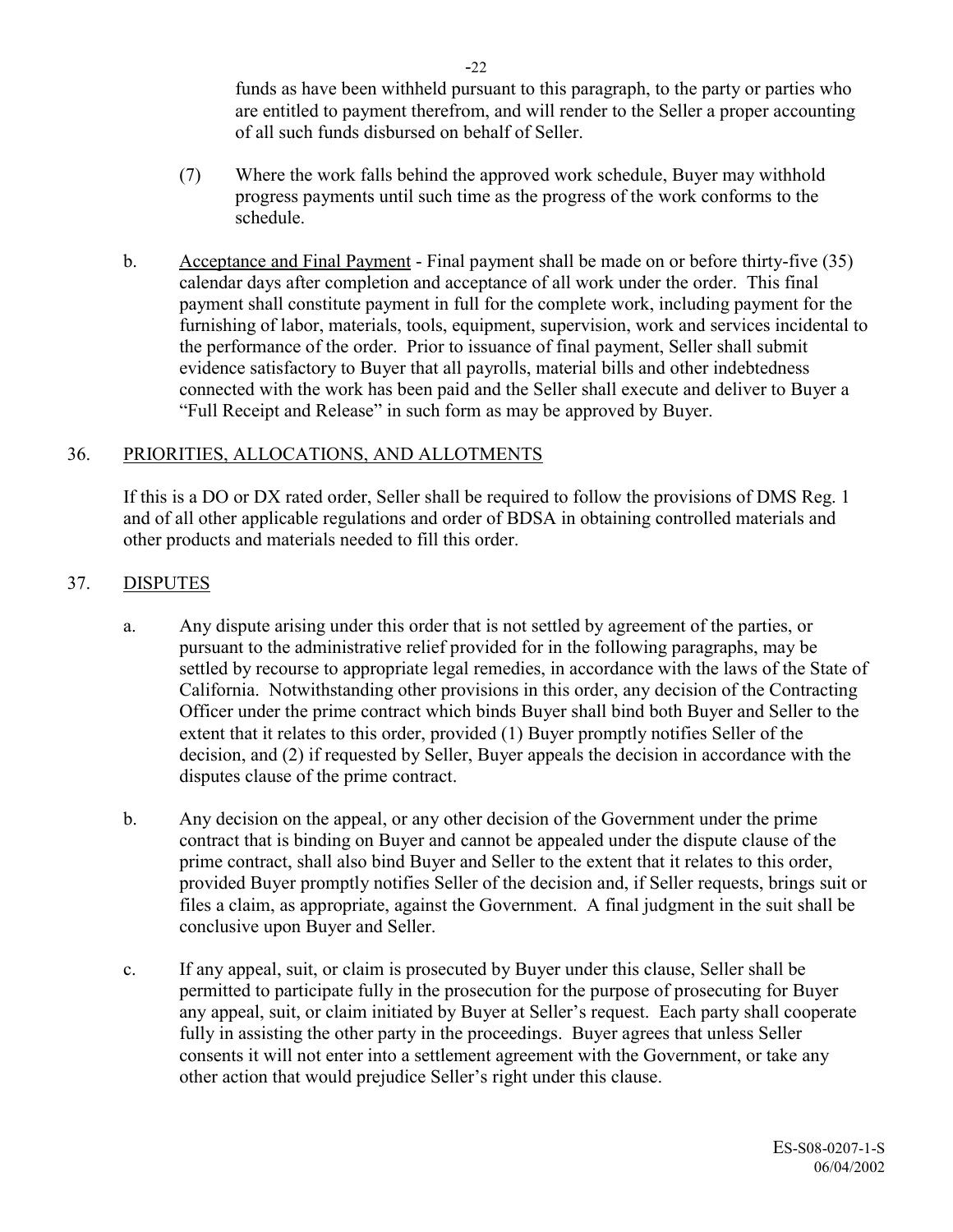- d. Pending any decision, appeal, suit, or claim pursuant to this clause, Seller shall proceed diligently with performance of this order. All costs and expenses incurred by Seller and Buyer prosecuting any appeal, suit, or claim initiated by Buyer at Seller's request shall be paid by Seller. The rights and obligations of Buyer and Seller under this order shall survive completion of, and final payment under this order.
- e. No determination by Buyer of a question affecting Seller's rights shall be considered final or conclusive, or prejudice any legal rights of Seller, without Seller's consent. Any provisions in this order requiring determinations or approvals of the Contracting Officer are intended to implement the requirements of the prime contract, and Buyer agrees that any questions requiring this determination of approval will be referred to the Contracting Officer as a matter arising under the prime contract.

# 38. REMEDIES

The remedies set forth above shall be cumulative and in addition to any other remedies provided by law. Waiver by Buyer of a breach of any provision of this order by Seller shall not be deemed a waiver of future compliance therewith and such provision, as well as all other provisions herein, shall remain in full force and effect.

#### 39. PRICE ADJUSTMENT FOR SUSPENSION, DELAYS, OR INTERRUPTION OF WORK

- a. The Buyer may order the Seller in writing to suspend all or any part of the work for such period of time as it may be determined to be appropriate for the convenience of the Buyer or the Government.
- b. If, without the fault or negligence of the Seller, the performance of all or any part of the work is for an unreasonable period of time, suspended, delayed, or interrupted by an act of the Buyer in the administration of the order, or by his failure to act within the time specified in the order (or if no time is specified within a reasonable time), an adjustment shall be made by the Buyer for any increase in the cost or performance of the order (excluding profit) necessarily caused by the unreasonable period of such suspension, delay, or interruption, and the order shall be modified in writing accordingly. No adjustment shall be made to the extent that performance by the Seller would have been prevented by other causes even if the work had not been so suspended, delayed, or interrupted. No claim under this clause shall be allowed (i) for any costs incurred more than twenty days before the Seller shall have notified the Buyer in writing of the act or failure to act involved (but this requirement shall not apply where a suspension order has been issued), and (ii) unless the claim, in an amount stated, is asserted in writing as soon as practicable after the termination of such suspension, delay, or interruption but not later than the date of final payment under the order. Any dispute concerning a question of fact arising under this clause shall be subject to the arbitration clause.

 proceedings, including court costs and reasonable attorneys fees, to the extent arising from the performance of Seller's work, or that of its subcontractors or suppliers, and resulting or alleged to have resulted from any defect in design, workmanship or materials, or from any negligence or malfeasance, or from any breach of applicable laws, regulations, safety standards or directives, but excluding Aerojet's sole negligence or willful misconduct. Seller will promptly advise Aerojet of any such suit, action or proceeding which may be brought or threatened against Aerojet or Seller